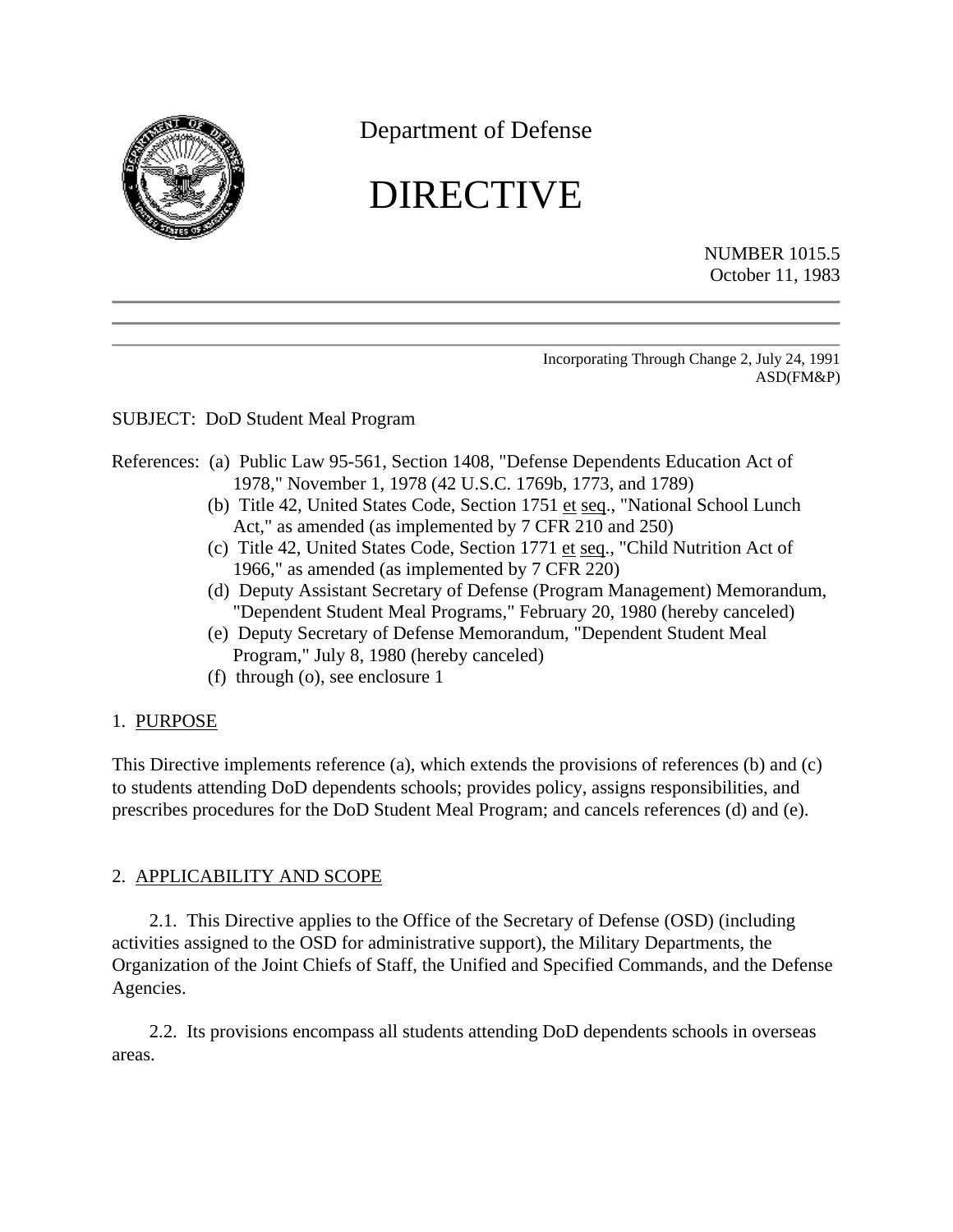2.3. Its provisions do not apply to DoD dependents schools students authorized to attend approved non-DoD dependents schools in overseas areas under DoD Directive 1342.13 (reference (f)).

#### 3. DEFINITIONS

The terms used in this Directive are defined in enclosure 2.

#### 4. POLICY

It is DoD policy to establish the DoD Student Meal Program in all overseas areas, where practicable. These programs shall conform to the standards prescribed by the Secretary of Agriculture in 7 CFR 210, 220, and 250 (references (b) and (c)), the Memorandum of Agreement between the U.S. Department of Agriculture (USDA) and the Department of Defense (enclosure 3), and this Directive.

#### 5. RESPONSIBILITIES

5.1. The Assistant Secretary of Defense (Force Management and Personnel) (ASD(FM&P)) shall:

5.1.1. Provide overall policy guidance for the DoD Student Meal Program.

5.1.2. Prescribe the method of computing the income of households of students for free and reduced-price meals under the criteria published by the Secretary of Agriculture.

5.1.3. Assist the Assistant Secretary of Defense (Comptroller) (ASD(C)) in the review of financial plans and budgets of the Military Departments for support of the DoD Student Meal Program.

5.2. The Assistant Secretary of Defense (Comptroller) shall:

5.2.1. Provide overall policy guidance for financial management requirements of the DoD Student Meal Program.

5.2.2. Assist in the development of information systems that support the DoD Student Meal Program to ensure their compliance with DoD Directives 7750.5 and 5000.11 (references [\(g\)](#page-7-0) and [\(h\)\)](#page-7-1) and the usage of standard data elements and codes from DoD 5000.12-M [\(reference](#page-7-2) [\(i\)\)](#page-7-2) when possible.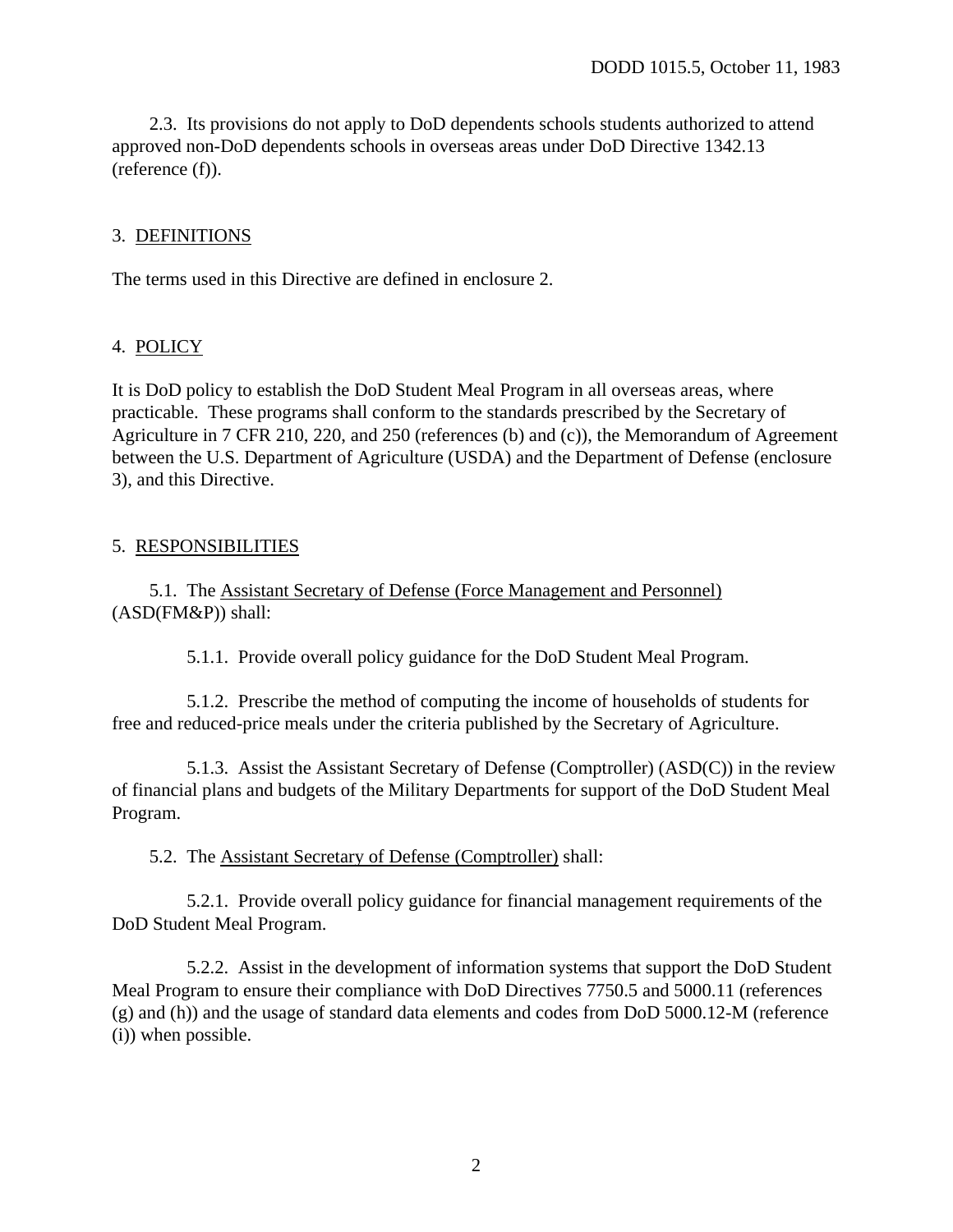5.3. The Assistant Secretary of Defense (Health Affairs) (ASD(HA)) shall provide policy and guidance for development of nutrition standards, in coordination with the USDA, as appropriate.

5.4. The Secretaries of the Military Departments, or their designees, shall:

5.4.1. Designate one organization within their respective Departments as School Food Authority (SFA) to operate the DoD Student Meal Program, subject to prior approval by the ASD(FM&P).

5.4.2. Provide or make arrangements for a student meal program at each overseas installation where a DoD dependents school is operated, where practicable, on a nonprofit basis, including provision of free and reduced-price meals for eligible students.

5.4.3. Ensure that adequate resources, including facilities, minor construction, installed equipment, initial portable equipment, repair and maintenance of facilities and installed equipment, utilities, and custodial service for the dining area, are available to conduct the DoD Student Meal Program.

5.4.4. Ensure that student meal programs are conducted in accordance with applicable portions of 7 CFR 210, 220, and 250 (references [\(b\)](#page-0-0) and [\(c\)\).](#page-0-1)

Secretary of Agriculture. (See [subparagraph 5.4.6.,](#page-2-0) below.) 5.4.5. Ensure that meals offered meet the nutritional standards prescribed by the

<span id="page-2-0"></span>5.4.6. Authorize waivers of USDA-prescribed meal patterns and fluid milk requirements prescribed in 7 CFR 210.10 and 220.8 (references [\(b\)](#page-0-0) and [\(c\)\)](#page-0-1) on a case-by-case basis when local conditions preclude strict compliance or when such compliance is impracticable (for example, when one of the required meal components, such as milk, is not available). This authority may not be used to circumvent or to reduce the nutritional benefits and objectives of the National School Lunch or Breakfast Program simply because it is difficult or inconvenient to provide the nutritionally balanced meal specified for these programs. Whenever a waiver is authorized, documentation of the nature of the deviation and the reason therefore shall be retained by the approving authority, and a copy of all such waivers and supporting documentation shall be furnished to the ASD(HA). In each case, a food item of equivalent nutritional value shall be substituted. This authority may not be re-delegated below the level of a major commander.

5.4.7. Notify the SFA of any child's special dietary restrictions. A waiver of basic meal requirements shall be supported by a statement from a medical authority, a copy of which shall be kept on file.

5.4.8. Process and adjudicate applications for free and reduced-price meals in accordance with enclosure 4.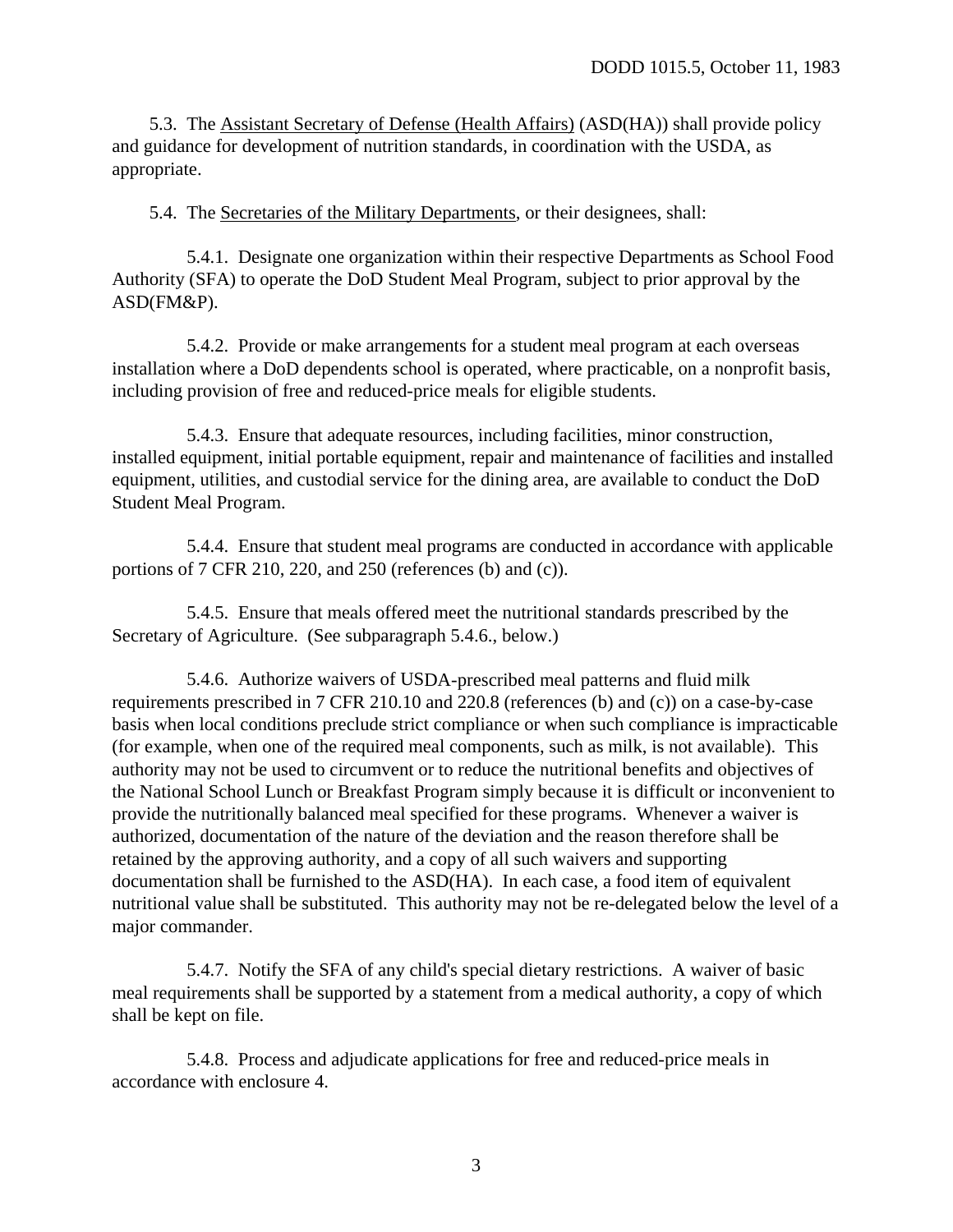5.4.9. Ensure that meal payment collection procedures are devised to avoid overt identification of children eligible to receive free and reduced-price meals.

5.4.10. Ensure that provisions are made to channel USDA funding and commodities into otherwise qualifying student meal programs that are being conducted by entities other than the designated SFA. Such entities could include qualifying programs operated by an appropriated fund food service activity, service clubs, or other nonappropriated fund instrumentalities.

5.4.11. Conduct biennial audits and inspections to ensure the fiscal and nutritional integrity of established programs as required by paragraph 2.k. of enclosure 3 and provide a copy of each report to the USDA.

5.5. The Director, Defense Logistics Agency, shall ensure that through the Defense Personnel Support Center, worldwide subsistence support is provided for the DoD Student Meal Program, including the transportation of USDA commodities.

5.6. The Head of each School Food Authority shall ensure that the SFA:

5.6.1. Maintains liaison with the USDA on DoD Student Meal Program operational matters.

5.6.2. Operates a nonprofit DoD Student Meal Program and observes the limitations on the use of revenue set forth in paragraph 6.4., below, and on any competitive food services set forth in paragraph 6.5., below.

5.6.3. Provides food service, maintenance and replacement of portable equipment, expendable supplies, custodial service in food storage, preparation and serving areas, accounting and processing of claims for reimbursement from the USDA, and supervisory and administrative functions, including meal price determination.

5.6.4. Selects schools that have adequate facilities for participation in the DoD Student Meal Program.

5.6.5. Serves meals that meet the minimum requirements prescribed in 7 CFR 210.10 or 220.8 (references (b) and (c)) during meal periods.

5.6.6. Prices the USDA-prescribed meal as a unit.

5.6.7. Supplies meals without cost or at reduced price to all children who are determined by the Military Departments to be unable to pay the full price.

5.6.8. Plans for the preparation of meals on the basis of participation trends, with the objective of providing one lunch or one breakfast, or both, per child per day. Because fluctuations in participation levels make it difficult to estimate precisely the number of meals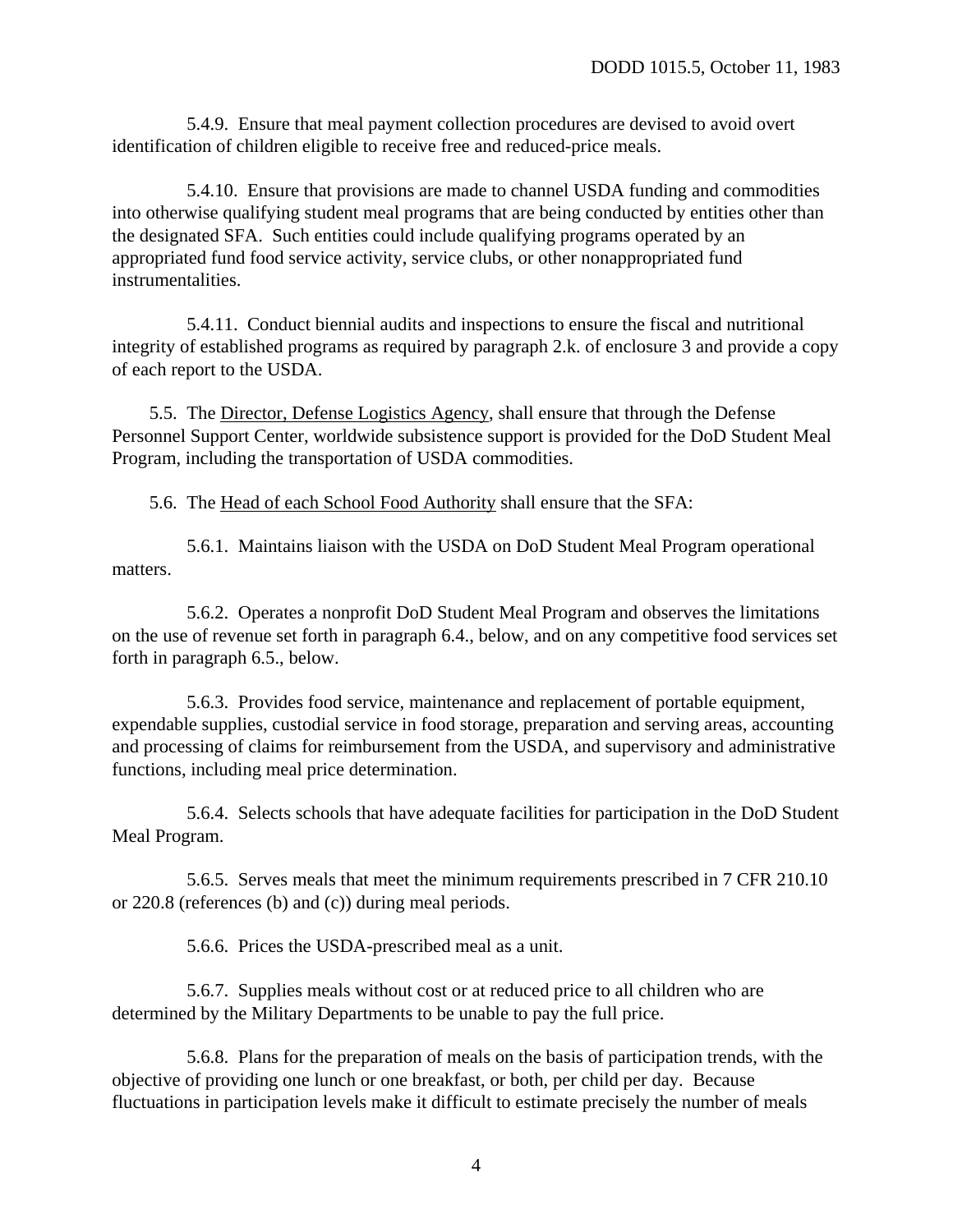needed, any excess meals prepared may be served as "seconds" to eligible children and may be claimed for reimbursement. The SFA may not obtain special cash assistance reimbursement for free and reduced-price meals exceeding the number of children approved for free and reducedprice meals  $(7 \text{ CFR } 210.11(a)$  and  $220.9(a)$ , references [\(b\)](#page-0-0) and [\(c\)\).](#page-0-1)

5.6.9. Claims reimbursement only for the type or types of meals served.

5.6.10. Submits claims for reimbursement in accordance with procedures outlined in [enclosure 3.](#page-11-0) (For purposes of determining eligibility for increased USDA reimbursement as a "60 percent-or-more" school district, each SFA shall be considered as a separate school district within the Department of Defense.)

5.6.11. Maintains, in the storage, preparation, and service of food, proper sanitation and health standards in accordance with all applicable DoD regulations.

5.6.12. Accepts and uses, in as large quantities as possible, commodities offered as a donation by the USDA.

5.6.13. Maintains a financial management system, as appropriate, in accordance with overall policy guidance provided by the ASD(C).

5.6.14. Upon request, makes all accounts and records pertaining to its DoD Student Meal Program available to the USDA, the General Accounting Office, and authorized DoD investigative or audit agencies, for audit or review, at a reasonable time and place. Such records shall be retained for a period of 3 years after the end of the fiscal year to which they pertain; however, if any audit findings remain unresolved, the records shall be retained until all issues are resolved.

5.6.15. Coordinates serving times with school officials to ensure that adequate time is allocated for feeding all anticipated participants.

5.6.16. Ensures that student meal programs are conducted in a manner that minimizes interference with educational programs.

5.6.17. Employs a food service management company, nonprofit agency, or nonprofit organization in the conduct of its DoD Student Meal Program in one or more of its locations, if necessary. An SFA that employs a food service management company shall ensure that the activity complies with this Directive and all applicable USDA regulations.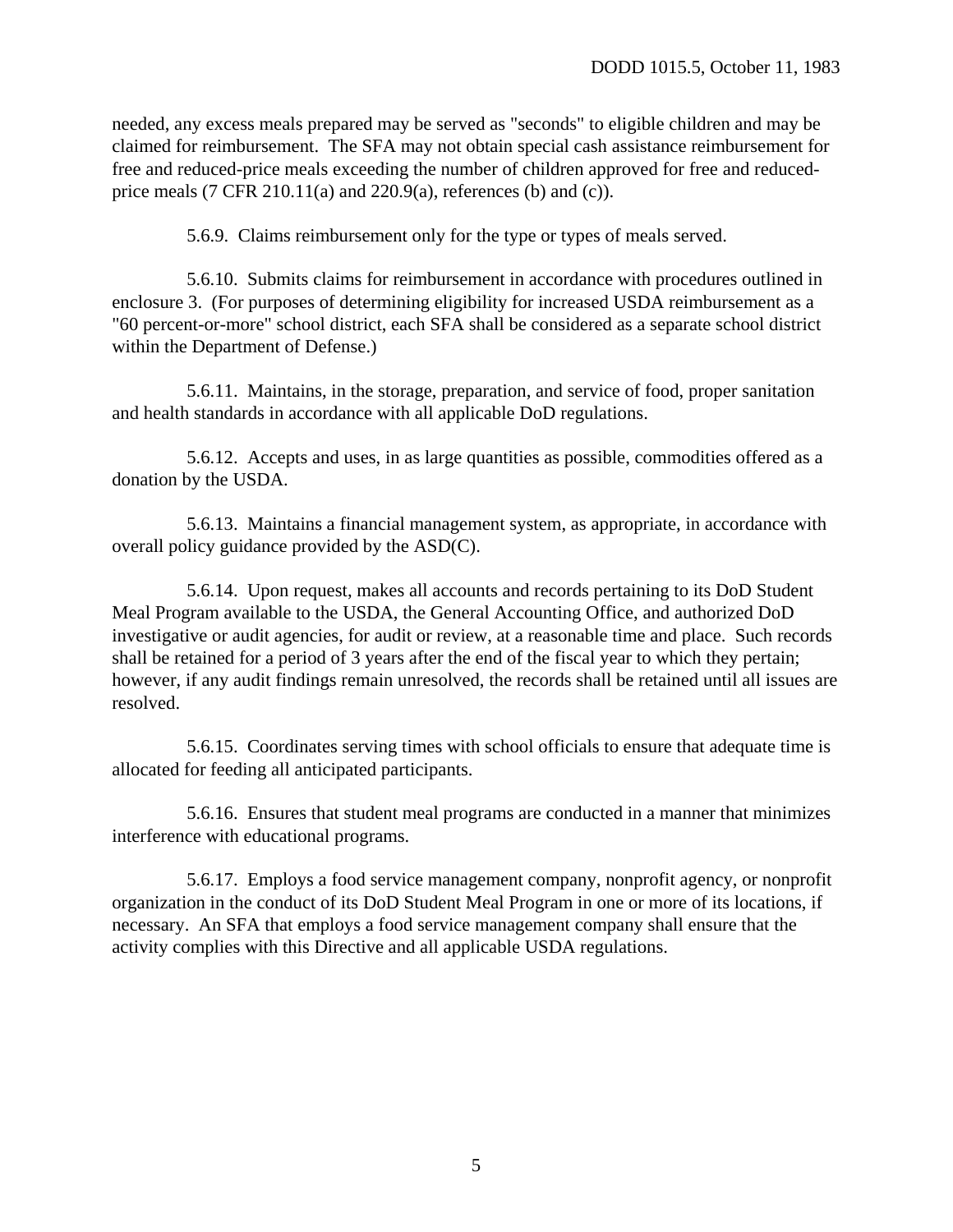#### 6. PROCEDURES

6.1. There shall be no physical segregation of or other discrimination against any child eligible for a free or reduced-price meal, nor shall there be any overt identification of any child by special tokens or tickets, by announced or published lists of names, or by other means.

6.2. The DoD Student Meal Program normally will not be extended to kindergarten students.

6.3. The DoD Student Meal Program shall be conducted on an overall nonprofit basis with appropriated funds, nonappropriated funds, USDA reimbursements, and USDA commodities. Wherever the provision of student meal service is practicable, an adequate facility shall be provided by the Military Department concerned. Military exchanges or other morale, welfare, and recreation (MWR) activities normally shall be used to provide food services in or near the school. Whenever nonappropriated fund facilities are not available, a local appropriated fund food service activity may be used, provided that such use does not interfere with the primary function of the facility.

6.4. Revenue accruing to the DoD Student Meal Program shall be used only for the Program. Such revenue may not be used to purchase land, to acquire or construct buildings, or to make alteration to existing buildings. (See 7 CFR 210.7(b), [reference](#page-0-0) (b).)

6.5. The primary objective of the DoD Student Meal Program is to provide nonprofit, nutritionally adequate meal services. The sale of competitive foods may be allowed, provided that the sale of such foods is part of an SFA's nonprofit school food service or that any profit from the sale of such foods accrues to the benefit of the nonprofit school food service. (This provision does not apply to those non-student meal activities concurrently conducted in a joint facility, such as an exchange snack bar, an officers' club, a noncommissioned officers' club, or other nonappropriated fund instrumentality.) Foods of minimal nutritional value will not be available to students in student meal facilities during the lunch period(s). The foregoing does not preclude the provision of a la carte service of nutritious foods for students who prefer not to purchase the USDA-prescribed meal.

6.6. Each SFA shall offer students all five food items of the USDA-prescribed meal. Students shall be permitted to decline up to two items. A student's decision to decline food items or to accept smaller portions will not affect the charge for the meal.

6.7. When a student meal program is conducted in an appropriated fund food service activity, the meal surcharge will not be assessed to student participants (DoD 1338.10-M, reference (j)).

6.8. Each new school construction project may provide a suitable student meal facility, such as a multiple-purpose room with kitchen or a cafeteria, either with or without equipment, if feasible and if permitted by authorization and funding resources.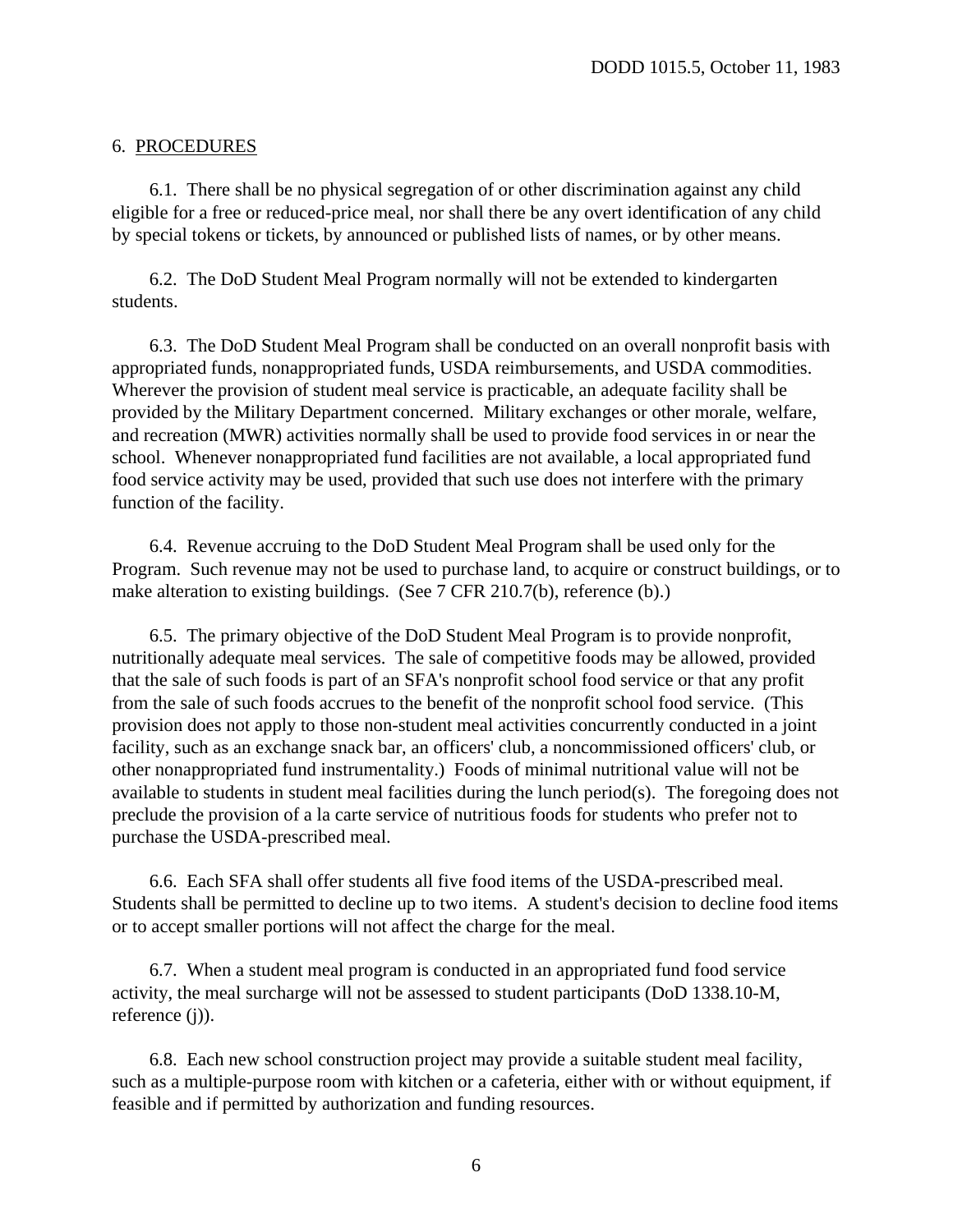6.9. To ensure uniformity in determining eligibility for free and reduced price meals, Military Department components in overseas areas shall use the guidelines prescribed in enclosure 4.

7. SUMMARY OF CHANGE 2. The changes to this issuance:

a. Add and update definitions.

 b. Provide more specific guidance for submitting DoD Student Meal Program applications.

c. Provide clarification for appeals of denied benefits.

d. Clarify what qualifies as income for application purposes.

e. Updates references for accuracy.

#### 8. EFFECTIVE DATE AND IMPLEMENTATION

This Directive is effective immediately. Forward two copies of implementing documents to the Assistant Secretary of Defense (Force Management and Personnel) within 120 days.

William H. Togo

William H. Taft, IV Deputy Secretary of Defense

Enclosures - 4

- E1. References, continued
- E2. Definitions
- E3. Memorandum of Agreement
- E4. Determination of Eligibility for Free and Reduced-Price Meals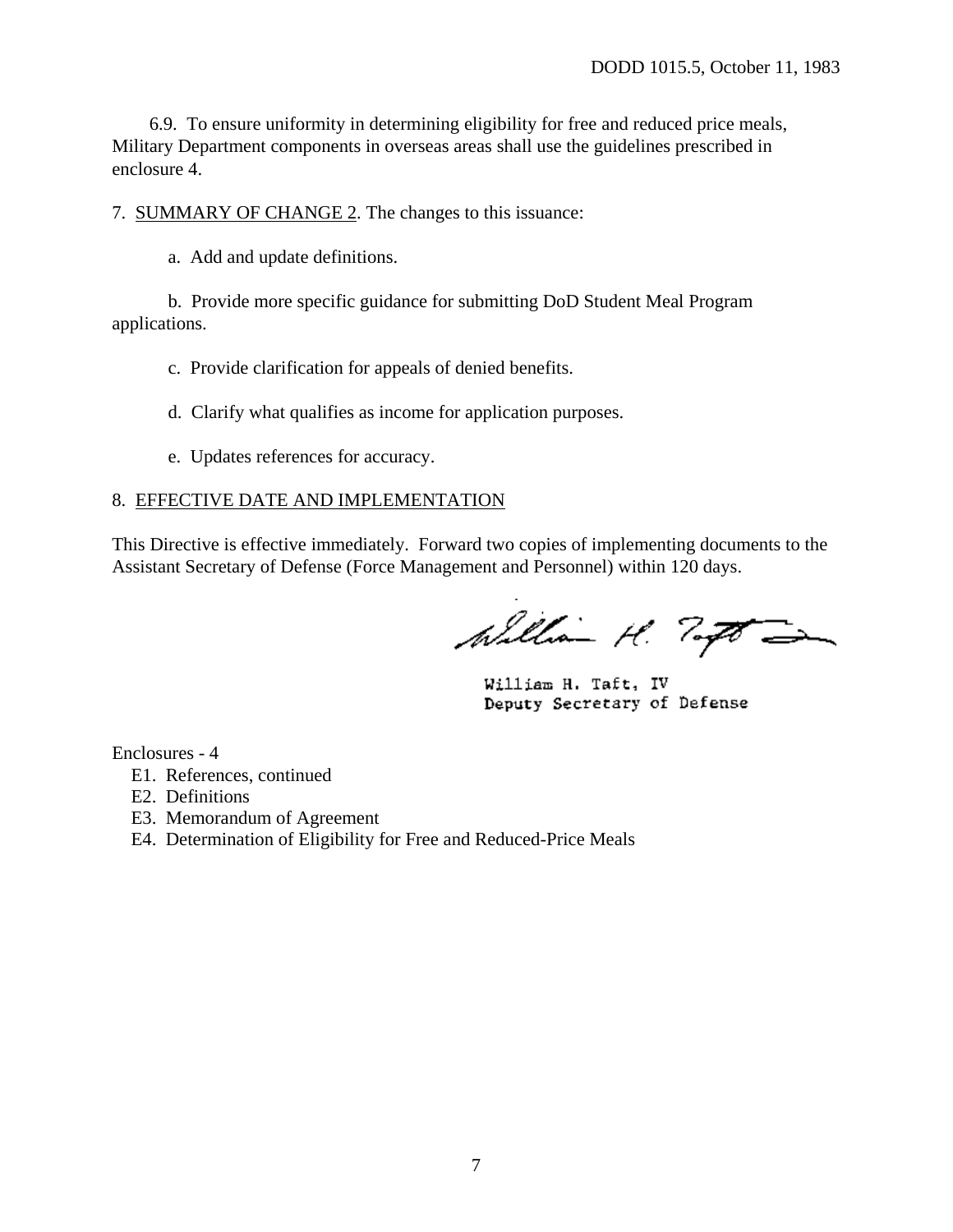#### E1. ENCLOSURE 1

#### REFERENCES, continued

- (f) DoD Directive 1342.13, "Eligibility Requirements for Education of Minor Dependents in Overseas Areas," July 8, 1982
- <span id="page-7-0"></span>(g) DoD Directive 7750.5, "Management and Control of Information Requirements," August 7, 1986
- <span id="page-7-1"></span>(h) DoD Directive 5000.11, "Data Elements and Data Codes Standardization Program," December 7, 1964
- <span id="page-7-2"></span>(i) DoD 5000.12-M, "DoD Manual for Standard Data Elements," December 1982
- (j) DoD 1338.10-M, "DoD FoodService Program (DFSP)," December 2, 2014, as amended
- (k) DoD Directive 1342.6, "Department of Defense Dependents Schools (DoDDS)," October 17, 1978
- (l) DoD Directive 5400.11, "Department of Defense Privacy Program," June 9, 1982
- (m) Joint Travel Regulations, Volumes 1 and 2
- (n) DoD 1400.25-M, "DoD Civilian Personnel Manual," Chapter 592, "Overseas Allowances and Differentials," November 9, 1981
- (o) Title 10, United States Code, Section 1581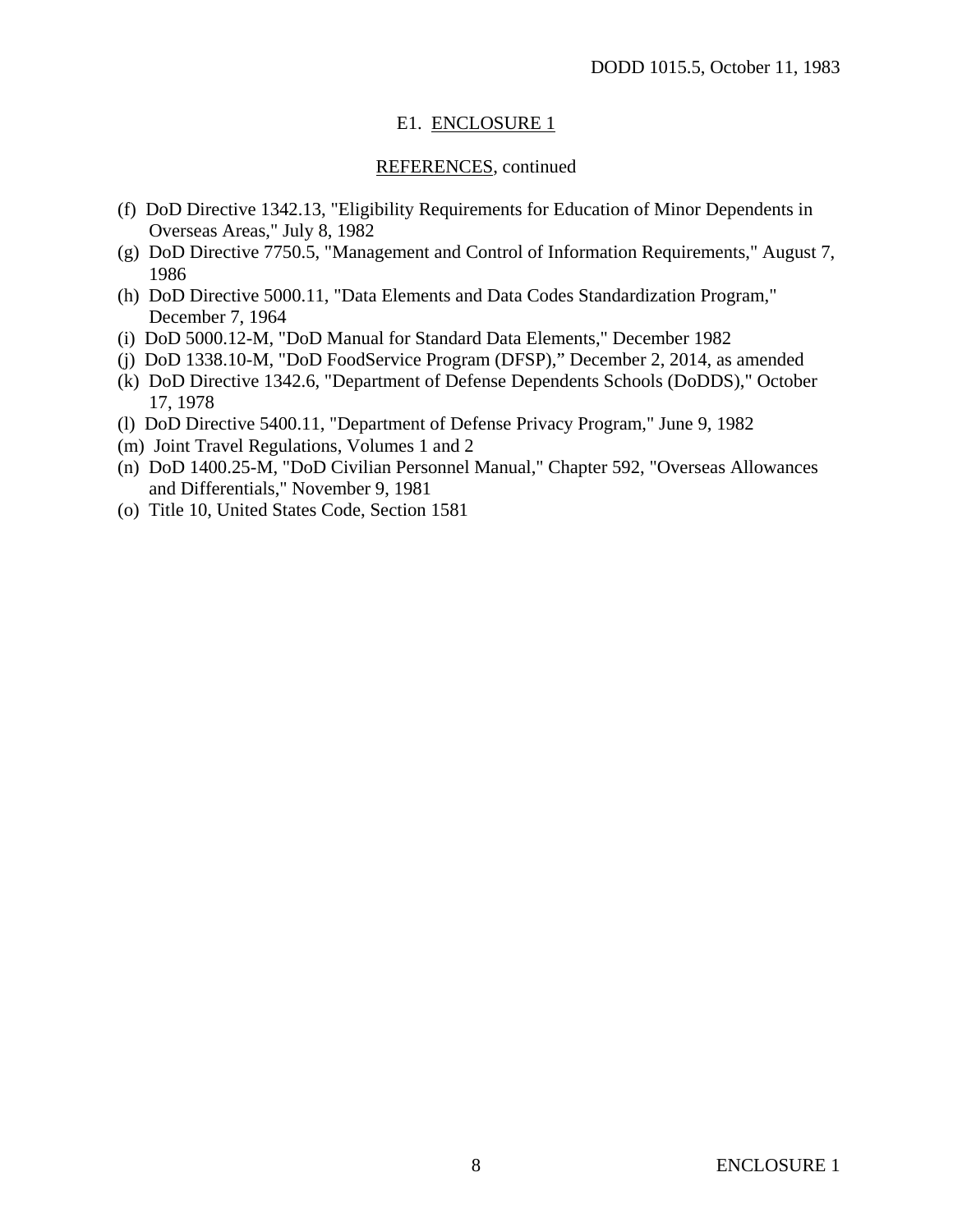#### E2. ENCLOSURE 2

#### **DEFINITIONS**

E2.1.1. Adult. Any individual 21 years of age or older.

E2.1.2. Appropriated Fund Food Service Activity. A Government mess, general mess, dining hall, dining facility, messhall, galley, field kitchen, flight kitchen, and similar entities. Appropriated fund food service activities are distinguished from those operated under nonappropriated funds and referred to as an exchange snack bar, officers' open mess, club, organized mess, and all similar entities.

E2.1.3. Breakfast. A meal that meets the nutritional requirements prescribed in 7 CFR 220.8 (reference (c)) and that is served to a child in the morning hours. The meal shall be served at or close to the beginning of the child's day at school.

E2.1.4. Child. A person under 21 years of age who is attending a DoD dependents school.

E2.1.5. Commodities. Foods donated, or available for donation, by the USDA.

E2.1.6. Competitive Food. Any food sold in competition with the National School Lunch or School Breakfast Program. This includes any food that is sold as a separate item even if it is also a part of the lunch or breakfast.

E2.1.7. Current Annual Income. Income, as defined in enclosure 4, received during the month before application and multiplied by 12. If such income does not reflect accurately the household's annual income, income shall be based on the projected annual household income. If the previous year's income provides an accurate reflection of the household's current annual income, the previous year may be used as a base for the projected annual income.

<span id="page-8-0"></span>E2.1.8. Documentation. The completion of the following information on a free and reduced-price application:

E2.1.8.1. Names of all household members;

E2.1.8.2. Income received by each household member, identified by source of the income (such as earnings, wages, welfare, pensions, support payments, unemployment compensation, and social security and other cash income) and the frequency at which the income is received (such as weekly, every two weeks, twice a month or monthly);

E2.1.8.3. At the option of the household, either the social security number of the parent or guardian who is the primary wage earner or, if another household member signs the application, the social security number of that household member or an indication that neither possesses a social security number; and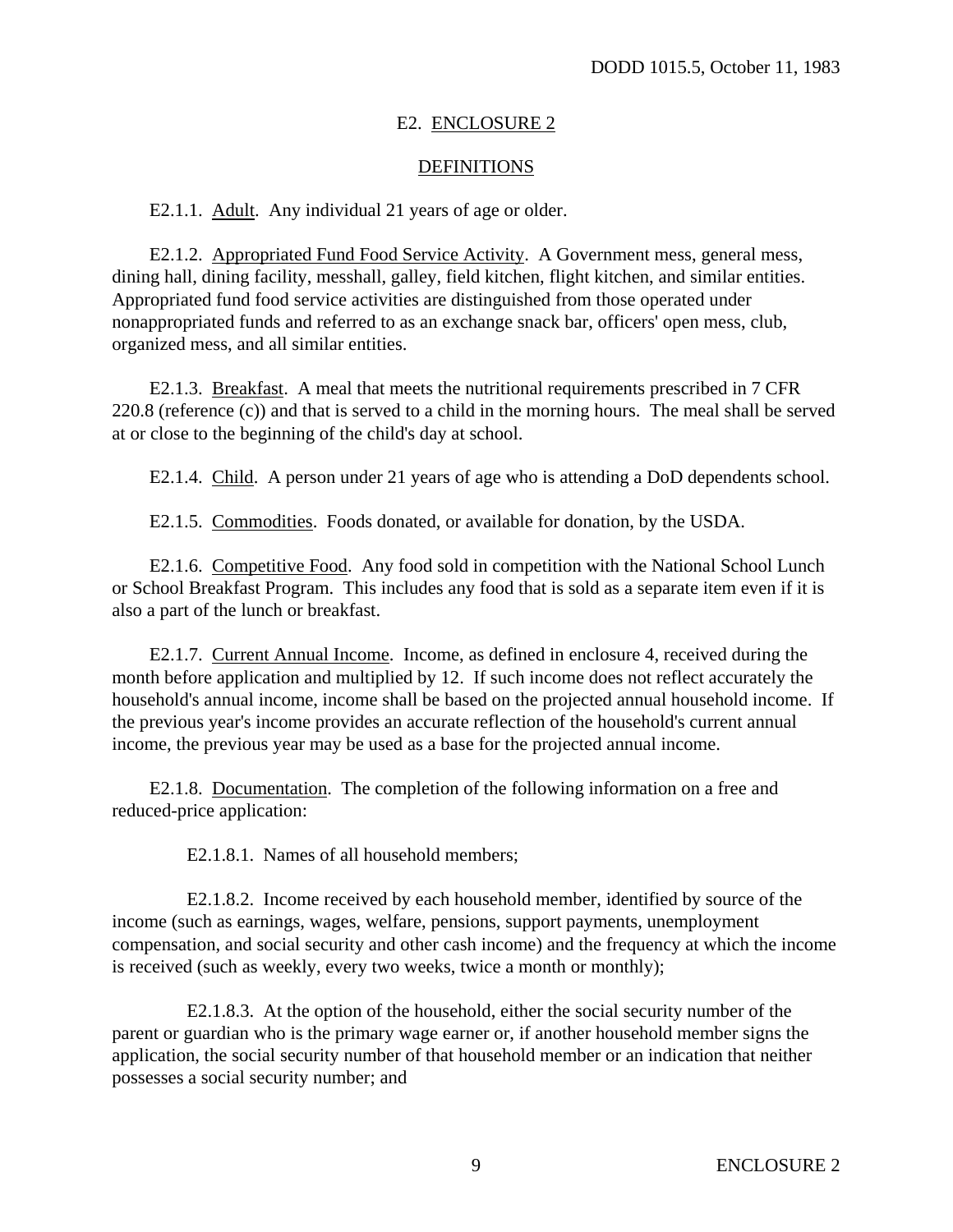E2.1.8.4. Signature of an adult household member.

E2.1.9. DoD Dependents Schools. Schools operated by the Department of Defense in overseas areas, pursuant to DoD Directive 1342.6 (reference (k)).

E2.1.10. Food Service Management Company. A commercial enterprise or a nonprofit organization contracted with by an SFA to manage any aspect of a student meal program.

E2.1.11. Foods of Minimal Nutritional Value. In the case of artificially sweetened foods, a food that provides less than 5 percent of the United States Recommended Dietary Allowance (USRDA) for each of eight specified nutrients per serving. In the case of all other foods, a food that provides less than 5 percent of the USRDA for each of eight specified nutrients per 100 calories and less than 5 percent of the USRDA for each of eight specified nutrients per serving. The eight nutrients to be assessed for this purpose are protein, vitamin A, vitamin C, niacin, riboflavin, thiamin, calcium, and iron. Categories of foods of minimal nutritional value are listed in Appendix B of 7 CFR 210 and 220 (references (b) and (c)).

E2.1.12. Free Meal. A breakfast or lunch for which neither the child nor any member of his or her household pays or is required to work in the school or for the SFA.

E2.1.13. Household. A group of related or unrelated individuals who are not residents of an institution or boardinghouse, but who are living as one economic unit.

E2.1.14. Income Eligibility Guidelines. The household-size income levels prescribed annually by the Secretary of Agriculture for the "48 Contiguous United States, District of Columbia, Guam and Territories" in establishing eligibility for free and reduced-price meals.

E2.1.15. Lunch.. A meal that meets the lunch pattern for specified age groups of children as designated in 7 CFR 210.10 (reference (b)).

E2.1.16. Milk. Pasteurized fluid types of unflavored or flavored whole milk, low-fat milk, skim milk, or cultured buttermilk that meet normal U.S. standards for such milk. In overseas areas, if a sufficient supply of such types of fluid milk cannot be obtained, "milk" shall include reconstituted or recombined milk. All milk shall contain vitamins A and D at levels specified by the Food and Drug Administration and consistent with normal U.S. standards for such milk.

E2.1.17. National School Lunch Program. The program under which general cash-for-food assistance and special cash assistance are made available to an SFA pursuant to 7 CFR 210 [\(reference](#page-0-0) (b)).

E2.1.18. Nonprofit School Food Service. All food service operations conducted by an SFA principally for the benefit of school children, all of the revenue (including competitive food sales conducted at the feeding site) from which is used solely for the operation or improvement of such food service.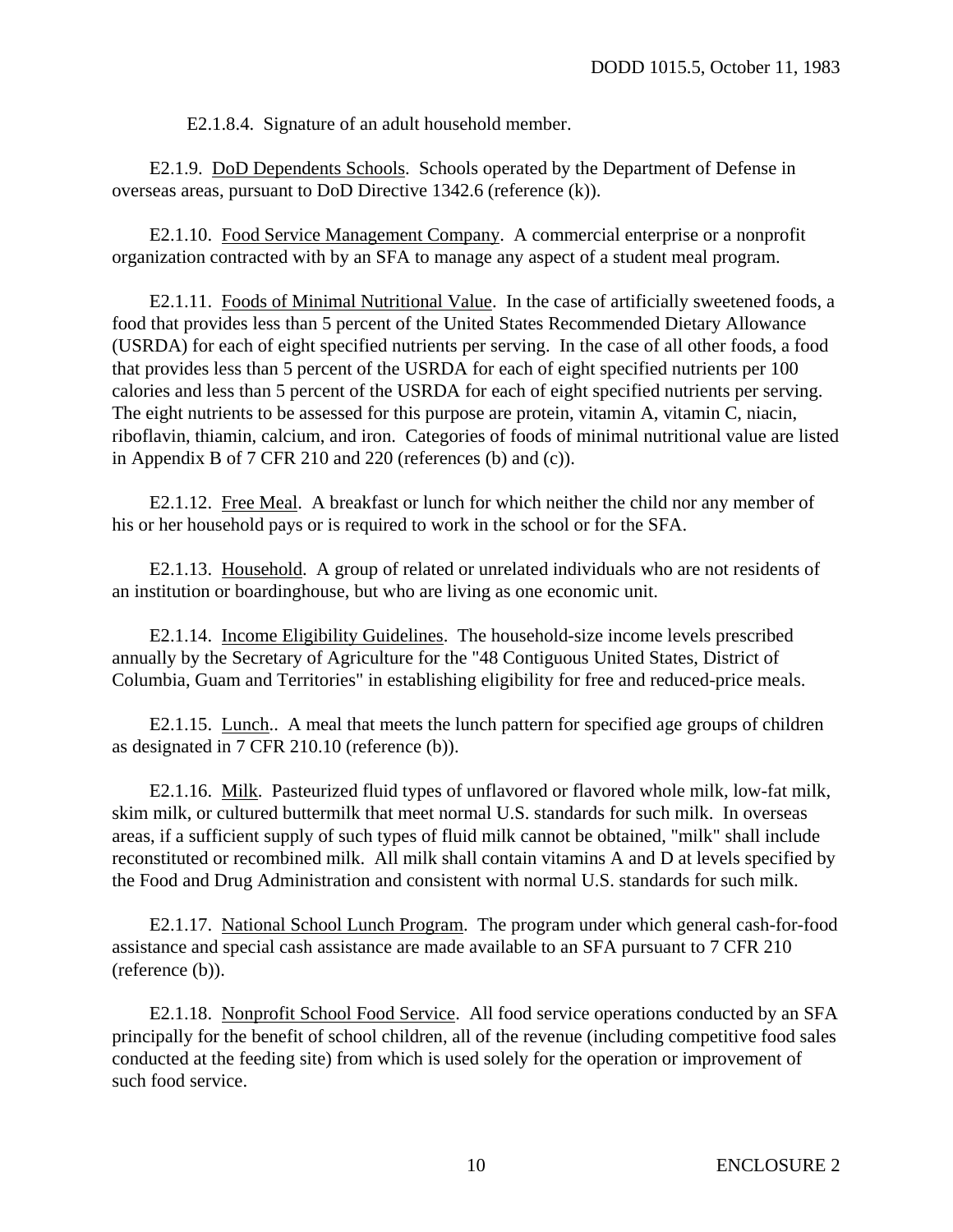E2.1.19. Overseas Area. Any area situated outside the United States (the States, the District of Columbia, the Commonwealth of Puerto Rico, and the possessions of the United States (excluding the Trust Territory of the Pacific Islands and Midway Island)).

E2.1.20. Reduced-Price Meal. A breakfast or lunch which meets all of the following criteria:

E2.1.20.1. The price shall be less than the full price of the breakfast or lunch;

E2.1.20.2. The price shall be no greater than the maximum price established by the Secretary of Agriculture for a reduced price breakfast or lunch; and

E2.1.20.3. Neither the child nor any member of his or her household shall be required to supply an equivalent value in work for the school or the SFA.

E2.1.21. Reimbursement. Financial assistance paid or payable by the USDA to SFAs for meals meeting the requirements of 7 CFR 210.10 and 220.8 (references (b) and (c)) served to eligible children.

E2.1.22. Revenue. All monies received by the nonprofit school food service including, but not limited to, children's payments, other local revenues, and Federal reimbursements.

E2.1.23. Revenue Accruing to the DoD Student Meal Program. Any funds designated for use in the DoD Student Meal Program, including children's payments for meals.

E2.1.24. School Breakfast Program. The program authorized by the "Child Nutrition Act of 1966," as amended (reference (c)).

E2.1.25. School Food Authority. An organization within a Military Department designated by the Secretary concerned to manage and operate the DoD Student Meal Program.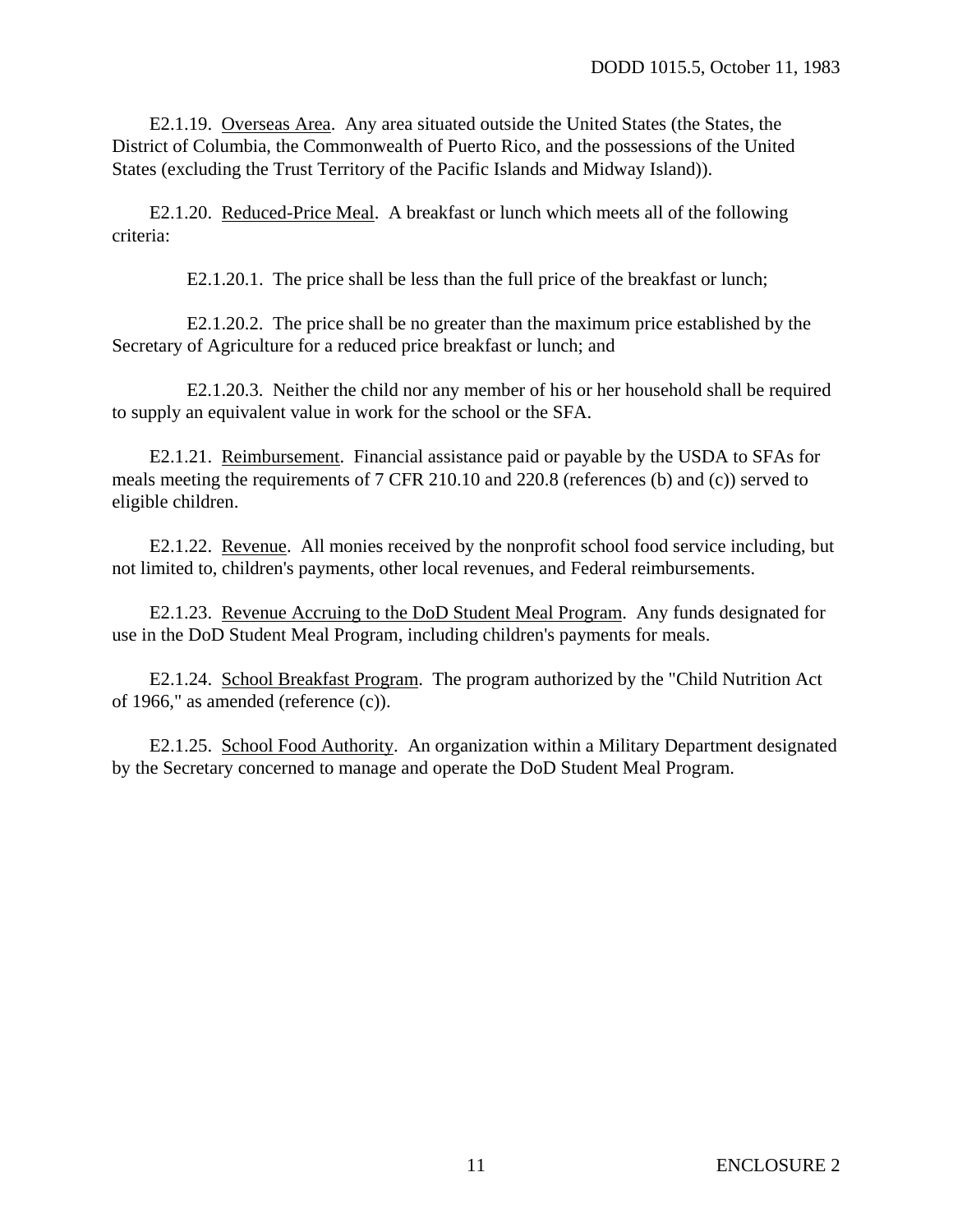<span id="page-11-0"></span>E2.1.26. Verification. Confirmation of eligibility for free or reduced-price benefits under the DoD Student Meal Program. Verification shall include confirmation of income eligibility and any other information in the application that is defined as documentation in [paragraph](#page-8-0) [E2.1.8.,](#page-8-0) above.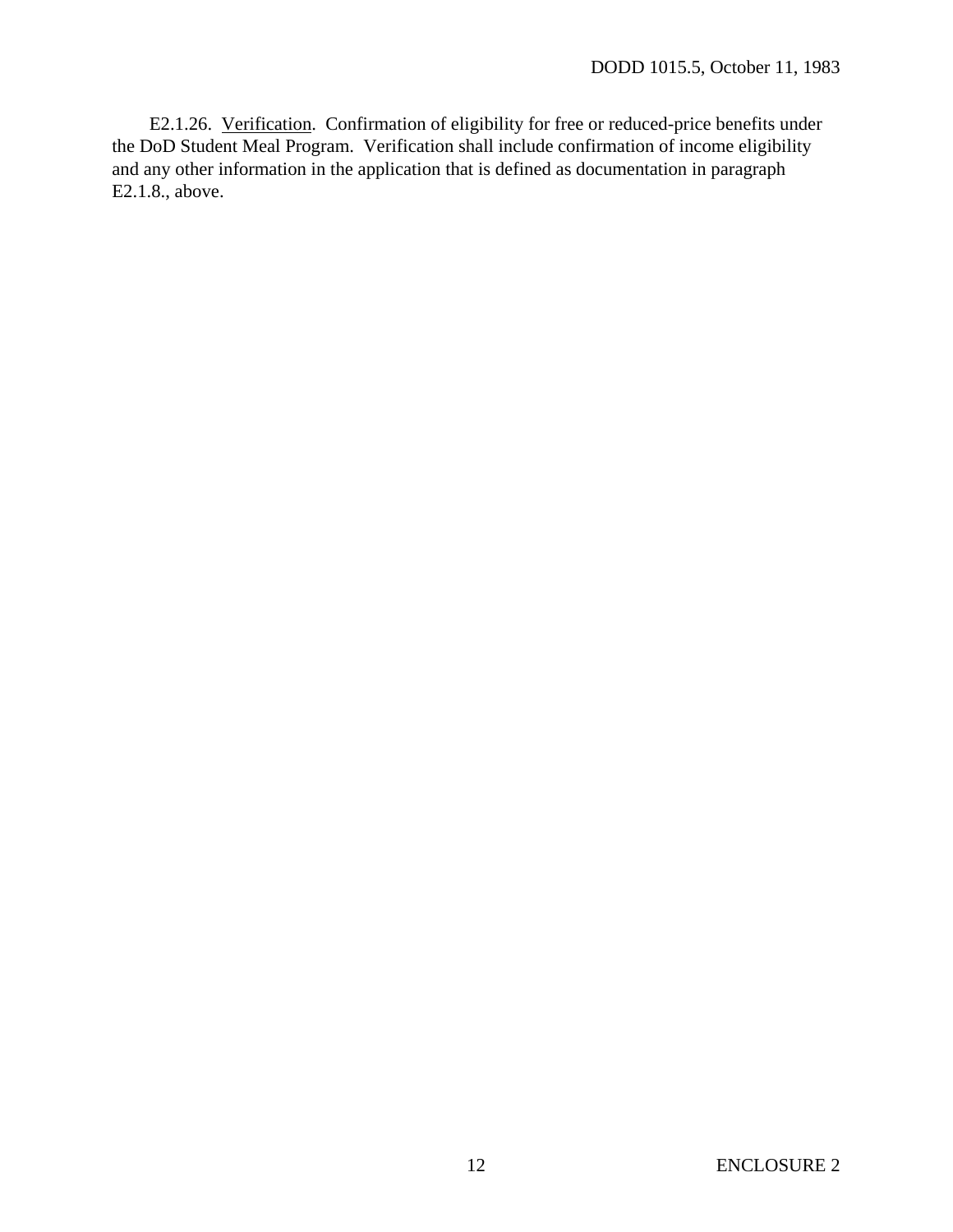#### E3. ENCLOSURE 3

#### MEMORANDUM OF AGREEMENT

#### MEMORANDUM OF AGREEMENT

Memorandum of Agreement between the U.S. Department of Agriculture (USDA) and the Department of Defense (DoD) concerning administration of the National School Lunch and School Breakfast Programs, including the donation of agricultural commodities (and products thereof). in the overseas DoD Dependent School System, under Section 22 of the National School Lunch Act, as amended (42 U.S.C. 1769 b), and under Section 20 of the Child Nutrition Act of 1966, as amended (42 U.S.C. 1789). Donation of agricultural commodities (and products there-<br>1966, as amended (42 U.S.C. 1789). Donation of agricultural commodities (and products there-"of) for use in overseas dependents children school lunch and breakfast programs (hereinafter referred to as student meal programs) are generally governed by Section 416 of the Agricultural Act of 1949, as amended (7 U.S.C. 1431), Section 32 of the Act of August 24, 1935, as amended (7 U.S.C. 612c), Section 709 of the Food and Agriculture Act of 1965 (7 U.S.C. 1446a-1). Section 6 of the National School Lunch Act as amended (42 U.S.C. 1755) and Section 8 of the Child Nutrition Act of 1966 as amended (42 U.S.C. 1777).

- 1. USDA (Food and Nutrition Service) agrees to:
	- a. Provide DoD with cash reimbursement and surplus agricultural commodities to support the operation of lunch and breakfast programs operated by DoD. in accordance with this agreement and with Section 22 of the National School Lunch Act and Section 20 of the Child Nutrition Act of 1966, in its dependent schools in its oversea areas. Cash payments shall be provided on a per-meal basis at the national average payment factor level prescribed semi-annually by the Secretary of Agriculture for the 48 conterminous States. Surplus agricultural commodities shall be provided on the same basis as such commodities are provided to participating State agencies in the United States.
	- b. Provide DoD with technical assistance, as requested, in the establishment and administration of student meal programs in oversea areas.
	- c. Notify DoD from time to time regarding the availability of surplus agricultural commodities (and products thereof) for donation for use in student meal programs.
	- d. Inform DoD of the quantity of each commodity which will be donated and of the Agricultural Stabilization and Conservation Service Commodity Office which will be responsible for the shipment.
	- e. Make commodities available to DoD without charge at the point of delivery specified in the application. All costs incurred beyond the point of delivery will be borne by DoD.
- 2. DoD agrees to:
	- a. Operate student meal programs in its oversea areas comparable to the National School Lunch and Breakfast Programs operated by cooperating State agencies in the United States.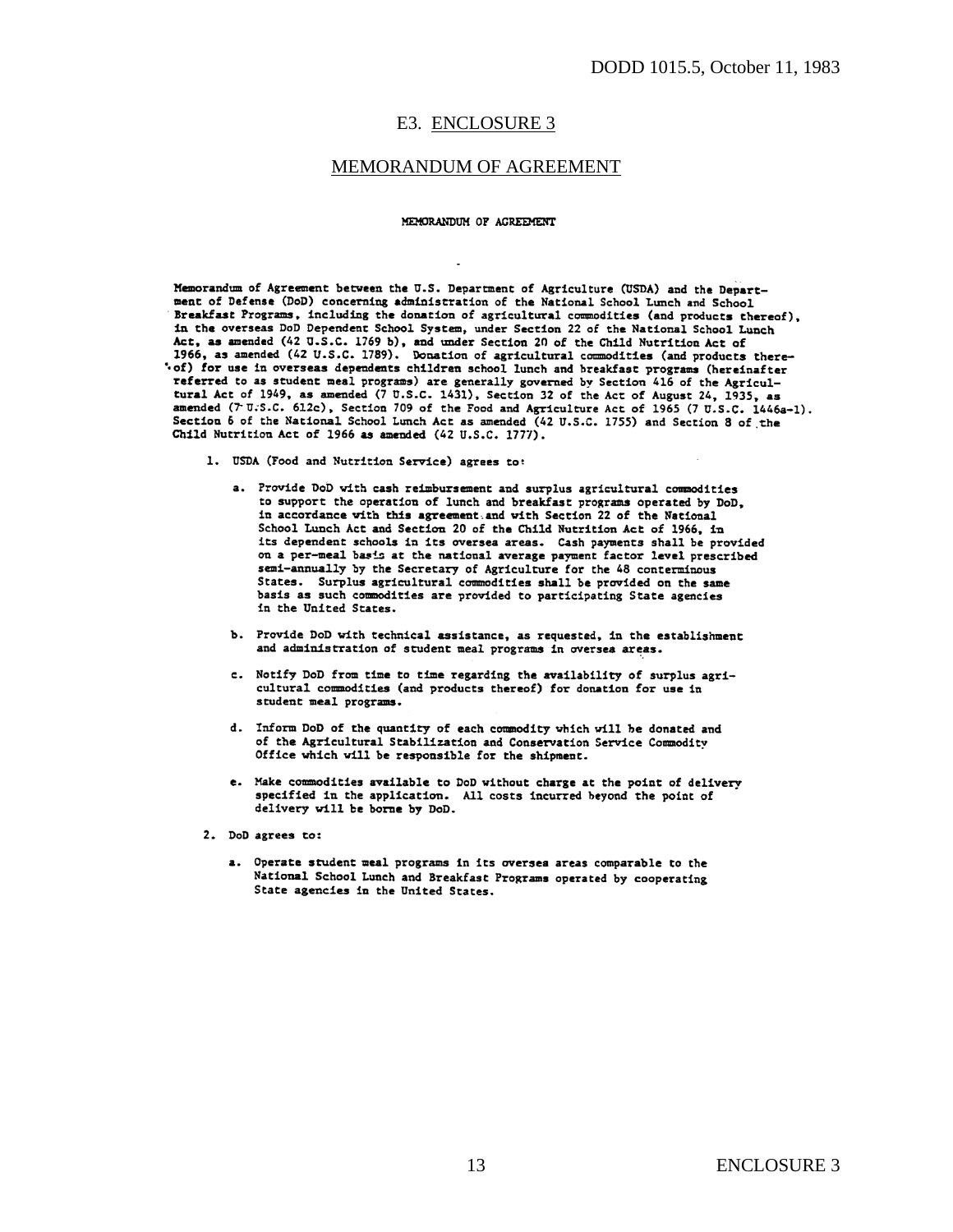b. Accept Federal commodities and funds for expenditure for the service of lunches and breakfasts to eligible children attending dependent schools in oversea areas.

灙

- c. Promulgate regulations, or equivalent administrative issuances, governing the student meal service operations within oversea areas.
- d. Provide meals free or at a reduced price to students determined to be in need of such meals. Such determinations shall be made under the criteria established by the Secretary of Agriculture; except, however, that the Secretary of Defense shall prescribe regulations concerning<br>the definition of Defense shall prescribe regulations concerning the definition of family income to be used in determining eligibility for free and reduced price meals.
- e. Establish payment collection procedures which protect free and reduced price meal recipients from being overtly identified as needy.
- f. Serve meals to students in participating programs, which meet the nutritional standards prescribed by the Secretary of Agriculture, unless the Secretary of Defense has authorized deviations from the prescribed meal pattern and fluid milk requirements when local conditions preclude strict compliance or when such compliance is impracticable.
- g. Administer the overseas student meal programs on a nonprofit basis, and free from discrimination as to race, color, or national origin of the children.
- h. Request reimbursement on a monthly basis. Such request shall show the<br>number of eligible children served reals, in accordance with this<br>Agreement, by type of meal (breakfast and lunch), and by category<br>of eligibility (f of eligibility (free, reduced price, and full price).
- i. Make application to USDA at least 90 days in advance of each calendar quarter for such available commodities as can be utilized in student meal programs during the calendar quarter. Applications will state the quantities of each commodity desired (submitted in terms of minimum carload lot units unless otherwise specifically agreed) delivery schedules and the desired delivery point (f.a.s. vessel at continental United States ports excluding Alaskan ports or f.o.b. carrier at continental United States inland points, excluding Alaskan inland points).
- j. Submit annual reports to USDA showing the number of children participating in each of the overseas student meal programs, by category of free, paid, and reduced price; the cuantities of donated commodities used in the programs; and such other information as USDA may request relating to donated commodities.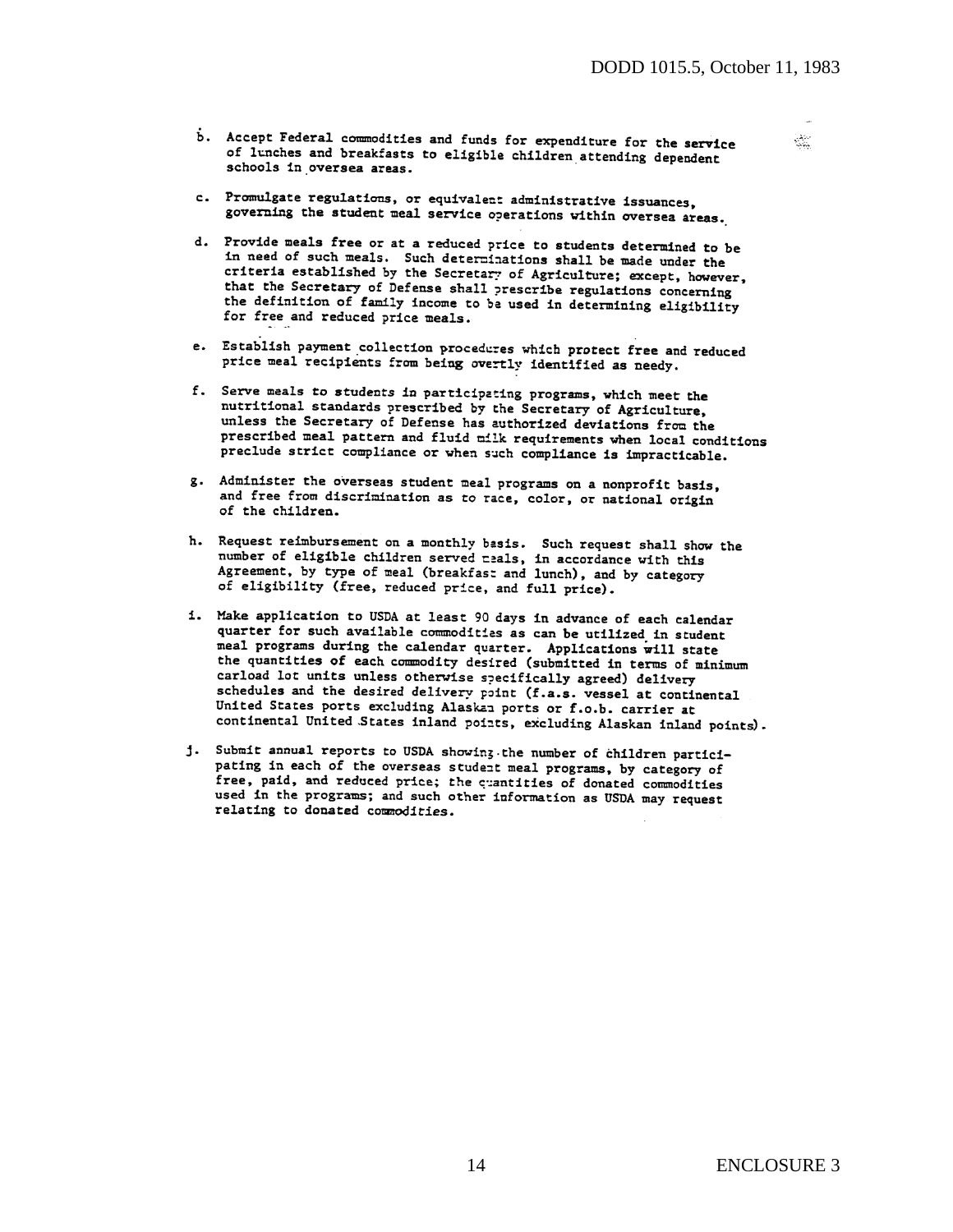- k. Provide technical and administrative assistance, and audit such food service programs on a bi-annual basis in accordance with Federal Management Circular A-102, and to provide a copy of each report to USDA (FNS).
- 3. DoD may designate one or more DoD Components or Instrumentalities to manage and operate these programs or to contract with another entity for management and operation of nonprofit food service for students attending schools in oversea areas. Subject to approval by USDA, such designated Components or Instrumentalities may request reimbursement and commodities directly from USDA in accordance with provisions 2(h) and (i) of the Agreement. In such cases, USDA will provide reimbursement payments in accordance with provision 1(a) of this Agreement directly to the designated component or instrumentality. Any such designation shall not relieve DoD of any legal responsibility for proper operation of programs designated in this Agreement.
- 4. Title to donated commodities will pass to DoD upon acceptance at the time and place of delivery. Donated commodities are not to be sold, exchanged, or disposed of in any other manner than being served as food in overseas student meal programs without the prior approval of USDA. Total responsibility for the donated commodities and for their proper use for the purpose for which donated will pass to DoD concurrently with the transfer of title.
- 5. Both USDA and DoD agree to execute all documents required by the U.S. Department of Treasury in order to facilitate the timely transfer of funds provided for by this agreement.
- 6. This Memorandum of Agreement supercedes the Memorandum of Agreement between USDA and DoD of July 15, 1978 and is effective as of the 5th day of March 1980. Cash reimbursement and commodity 1980. Cash reimbursement and commodity assistance day of from USDA to DoD shall commerce only upon implementation of all conditions of the Agreement by both USDA and DoD.

United States Department of Agriculture

Department of Defense

21 T & Pleus len Administrator, Food and Nutrition Service

فينوبره

ŧ.  $\sim 10$ 

> By Acht 1 Stre Department of Defense DASD (Program Management)

 $3/5/86$ Date

15 ENCLOSURE 3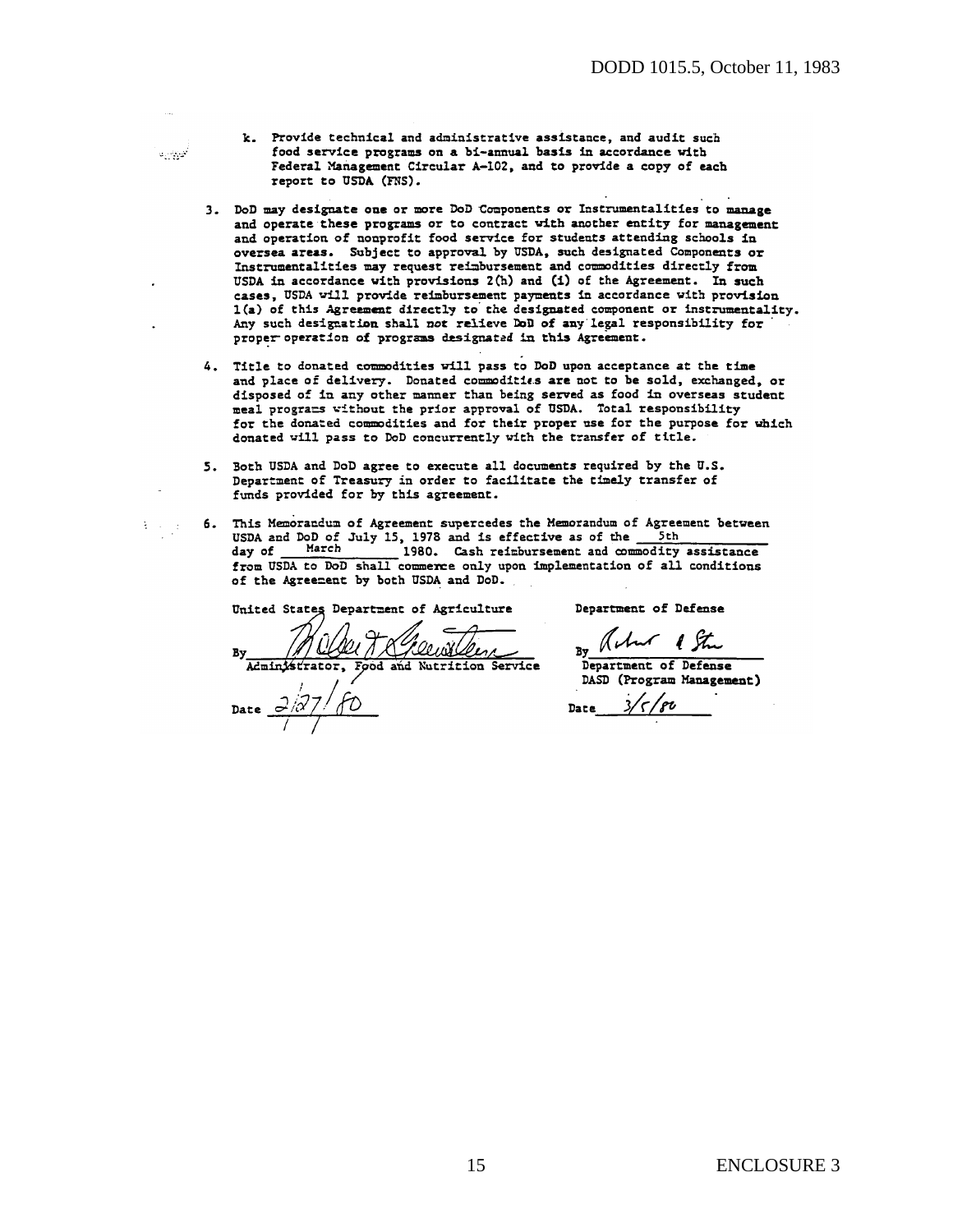#### E4. ENCLOSURE 4

#### DETERMINATION OF ELIGIBILITY FOR FREE AND REDUCED-PRICE MEALS

#### E4.1. PUBLIC ANNOUNCEMENT

E4.1.1. In June of each year, the Secretary of Agriculture prescribes income guidelines for determining eligibility for free and reduced-price meals during the 12-month period beginning July 1 and ending June 30 of the following year. Following the publication of these guidelines in the "Federal Register," each Military Department shall announce the income eligibility guidelines, by household size, to be used by overseas installation or community commanders in making determinations of eligibility for free and reduced-price meals. In turn, the local installation or community commander shall announce publicly the income eligibility guidelines for free and reduced-price meals on or before the opening of school.

E4.1.2. To ensure uniformity in determining eligibility for free and reduced-price meals, Military Department components in all overseas areas shall use the income eligibility guidelines prescribed by the Secretary of Agriculture for the "48 Contiguous United States, District of Columbia, Guam and Territories."

E4.1.3. On or about the beginning of each school year, a letter or notice shall be distributed to households with children in attendance at DoD dependents schools participating in a student meal program. The letter or notice shall contain the following information:

E4.1.3.1. The eligibility criteria for reduced-price benefits with an explanation that households with income less than or equal to the reduced-price criteria are eligible for either free or reduced-price meals;

E4.1.3.2. How a household may apply for free or reduced-price meals;

E4.1.3.3. An explanation that an application for free or reduced-price benefits cannot be approved unless it contains complete documentation as defined in enclosure 2;

E4.1.3.4. An explanation that the information on the application may be verified at any time during the school year;

E4.1.3.5. An explanation that recipients of free and reduced-price benefits must notify the installation or community commander during the school year of any decrease in household size or of increases in income of over \$50 per month or \$600 per year;

E4.1.3.6. How a household may apply for benefits at any time during the school year as circumstances change;

E4.1.3.7. A statement that children having parents or guardians who become unemployed are eligible for free or reduced-price meals during the period of unemployment,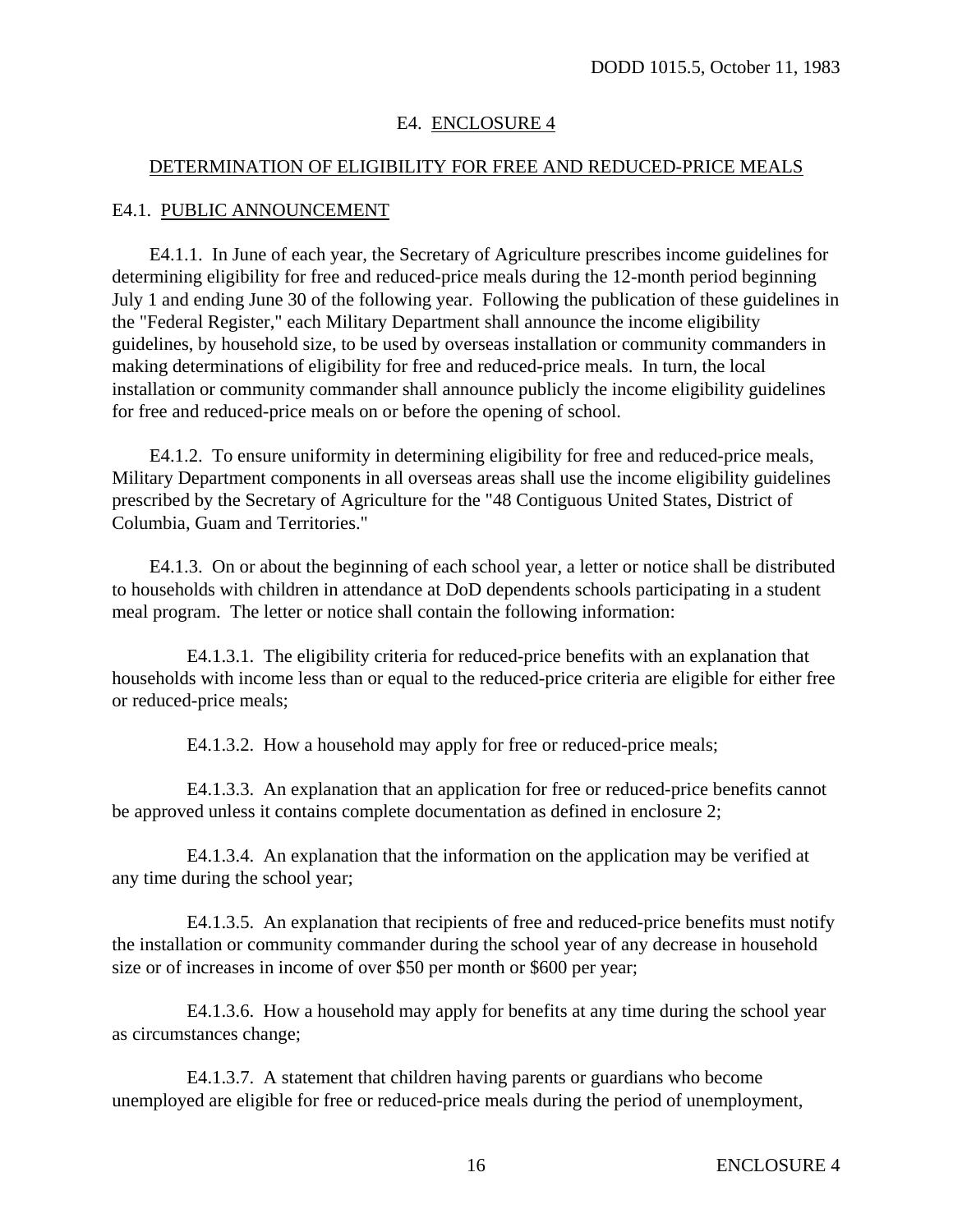provided that the loss of income puts the household income during the period of unemployment within the eligibility criteria;

E4.1.3.8. A statement that in certain cases foster children are eligible for free or reduced-price meals regardless of the income of the household with whom they reside and that households wishing to apply for such benefits for foster children should contact the installation or community commander;

E4.1.3.9. The following statement: "In the operation of child feeding programs, no child will be discriminated against because of race, sex, color, national origin, age, or handicap"; and

E4.1.3.10. How a household may appeal the decision of the installation or community commander under the hearing procedures set forth in section E4.5., below. The letter or notice shall be accompanied by a copy of the application form required under section E4.2., below.

#### E4.2. APPLICATIONS

E4.2.1. Local installation or community commanders shall furnish forms for use by households in applying for free or reduced-price meals for their children. The application form shall be clear and simple in design, and the information requested thereon shall be limited to that required to demonstrate that the household does, or does not, meet the eligibility criteria for free or reduced-price meals. The information requested in the application shall include the current annual income of the household as defined in section E4.3., below, the names of all household members and the income received by each member identified by source of income (such as earnings, wages, pensions, support payments and social security) and the social security number of either the parent or guardian who is the primary wage earner or the adult household member who signs the application or an indication that neither possesses a social security number. The application shall also contain substantially the following statements:

E4.2.1.1. "Section 9 of the National School Lunch Act, as amended, requires that in order for your child to be eligible for free or reduced-price meals, you must provide a social security number on the application. This may be the social security number of the parent or guardian who is the primary wage earner, the social security number of the adult household member signing the application, or an indication that neither possesses a social security number. Provision of a social security number is not mandatory, but if a social security number is not provided or an indication is not made that neither the primary wage earner nor the adult household member signing the application has one, the application cannot be approved. This notice must be brought to the attention of the household member whose social security number is disclosed. The social security number may be used to identify the household member in carrying out efforts to verify the correctness of information stated on the application. These verification efforts may be carried out through program reviews, audits, and investigations and may include contacting employers to determine income and checking the documentation produced by household members to prove the amount of income received. These efforts may result in a loss or reduction of benefits, administrative claims, or legal action if incorrect information is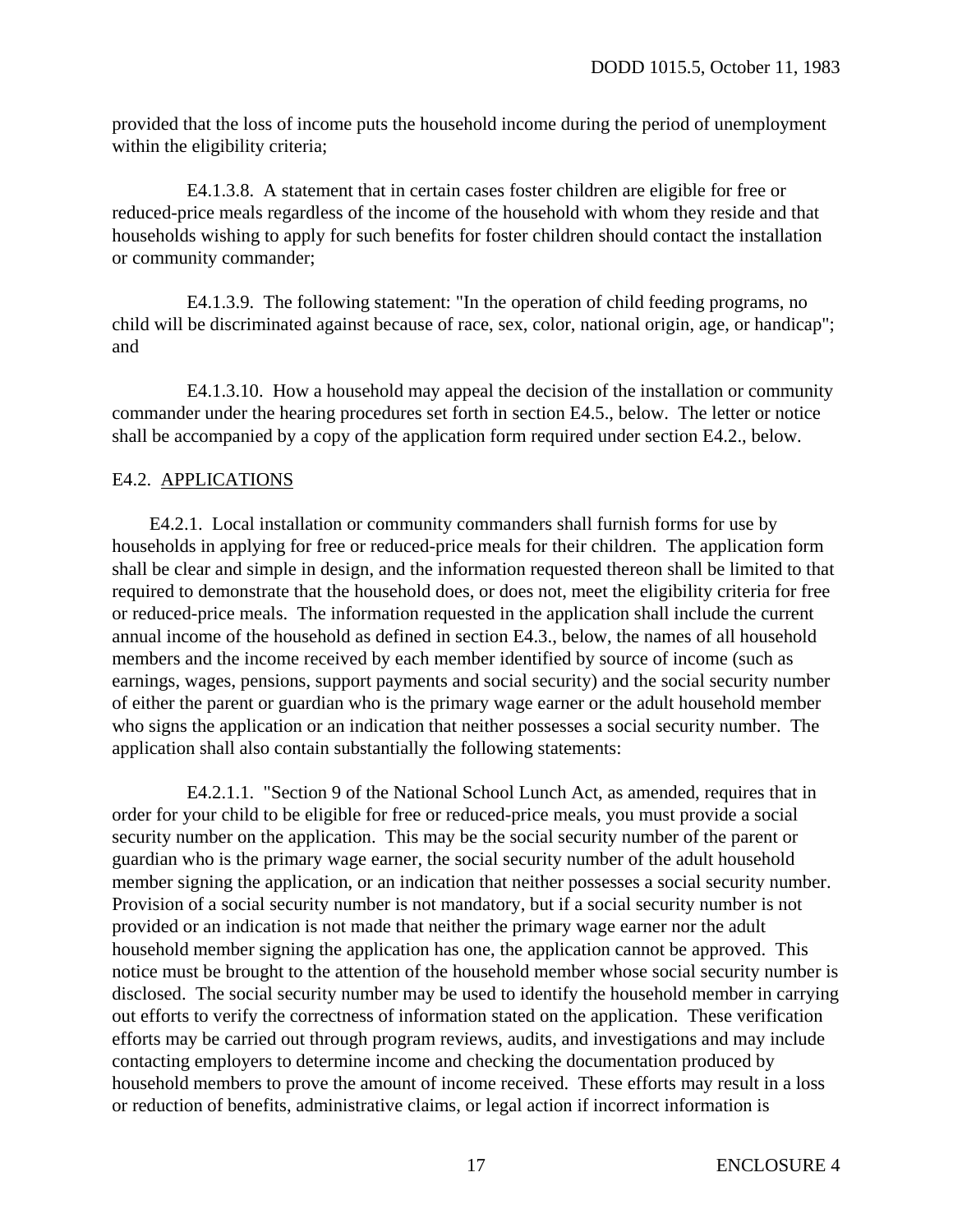reported." An installation or community commander shall ensure that the notice complies with DoD Directive 5400.11 (reference (l)).

E4.2.1.2. "In certain cases foster children are eligible for free or reduced-price meals regardless of your household income. If you have such children living with you and wish to apply for such meals for them, please contact us."

E4.2.2. When a completed application furnished by a household indicates that the household meets the eligibility criteria for free or reduced-price meals, the household shall be provided the benefits to which it is entitled.

E4.2.2.1. Notice of Denial. When an application furnished by a household is not fully documented or does not meet the eligibility criteria for free or reduced-price benefits, the installation or community commander promptly shall provide written notice to the household. At a minimum, this notice shall include the reason for the denial of benefits, notification of the right to appeal, instructions on how to appeal, and a statement reminding households that they may reapply for free and reduced-price benefits at any time during the school year. The reasons for ineligibility shall be documented properly and kept on file.

E4.2.2.2. Appeal of Denied Benefits. A household who wishes to appeal a denied application by the installation or community commander shall follow the hearing procedures in section E4.5., below. However, before initiating the hearing procedures, the head of the household may request a conference to provide the opportunity for the head of the household and the installation or community commander, or designee, to discuss the situation, present information, and obtain an explanation of the data submitted in the application or the decision rendered. The request for a conference shall not in any way prejudice or diminish the right to a fair hearing.

E4.2.3. Any child who is a member of a household whose income, at the time the application is submitted, is at an annual rate that does not exceed the applicable income eligibility guidelines for free meals shall be served a free meal. Any child who is a member of a household whose income, at the time the application is submitted, is at an annual rate greater than the income eligibility guidelines for free meals but less than or equal to the applicable income eligibility guidelines for reduced-price meals shall be served a reduced-price meal.

E4.2.4. Applications for free and reduced-price meals submitted by households shall be retained for a period of 3 years after the end of the fiscal year to which they pertain; however, if any audit findings remain unresolved, the records shall be retained until all issues are resolved.

#### E4.3. INCOME

E4.3.1. For purposes of determining eligibility for free or reduced-price meals, income is money earned before deductions such as income taxes, employees' social security taxes, insurance premiums, and bonds. It includes the following: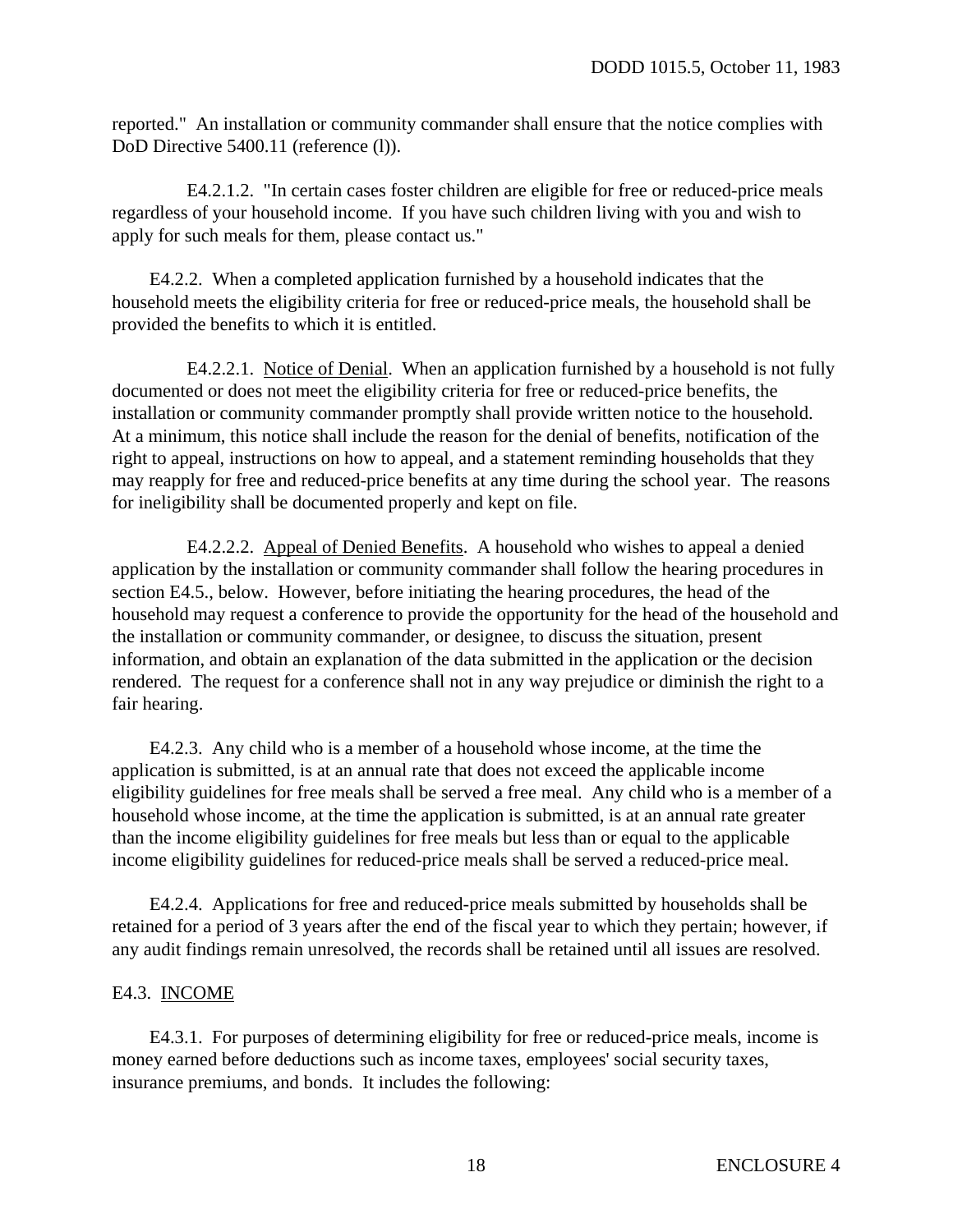E4.3.1.1. Monetary compensation for services, including wages, salary, commissions, or fees (such as basic pay, basic allowance for subsistence, and other allowances).

E4.3.1.2. Income from self-employment, net of allowable deductions and expenses.

E4.3.1.3. Social security payments.

E4.3.1.4. Dividends or interest on savings or bonds, income from estates or trusts.

E4.3.1.5. Rental income, net of allowable deductions and expenses.

E4.3.1.6. Public assistance or welfare payments.

E4.3.1.7. Government civilian employee or military retirement or pensions.

E4.3.1.8. Veterans' payments (except for Veterans' Administration educational payments).

E4.3.1.9. Private pensions or annuities.

E4.3.1.10. Alimony or child support payments.

E4.3.1.11. Regular contributions from persons not living in the household.

E4.3.1.12. Royalties, net of allowable deductions and expenses.

E4.3.1.13. Post differential or station allowance.

E4.3.1.14. Military special and incentive pay.

E4.3.1.15. Temporary lodging allowance.

E4.3.1.16. Civilian special and incentive pay or differential.

E4.3.1.17. Government-provided housing allowance. (See paragraph E4.3.2. below.)

E4.3.2. When personnel are provided with basic allowance for quarters (BAQ), housing allowance (HA), or living quarters allowance (LQA), an amount equal to the allowance shall be added to other income received, as described below:

E4.3.2.1. For military personnel, the amount shall be equal to (CONUS) BAQ "with dependents" rate for the member's grade.

E4.3.2.2. For nonmilitary personnel, the amount shall be equal to the CONUS BAQ "with dependents" rate paid to military personnel or the actual amount of the allowance received,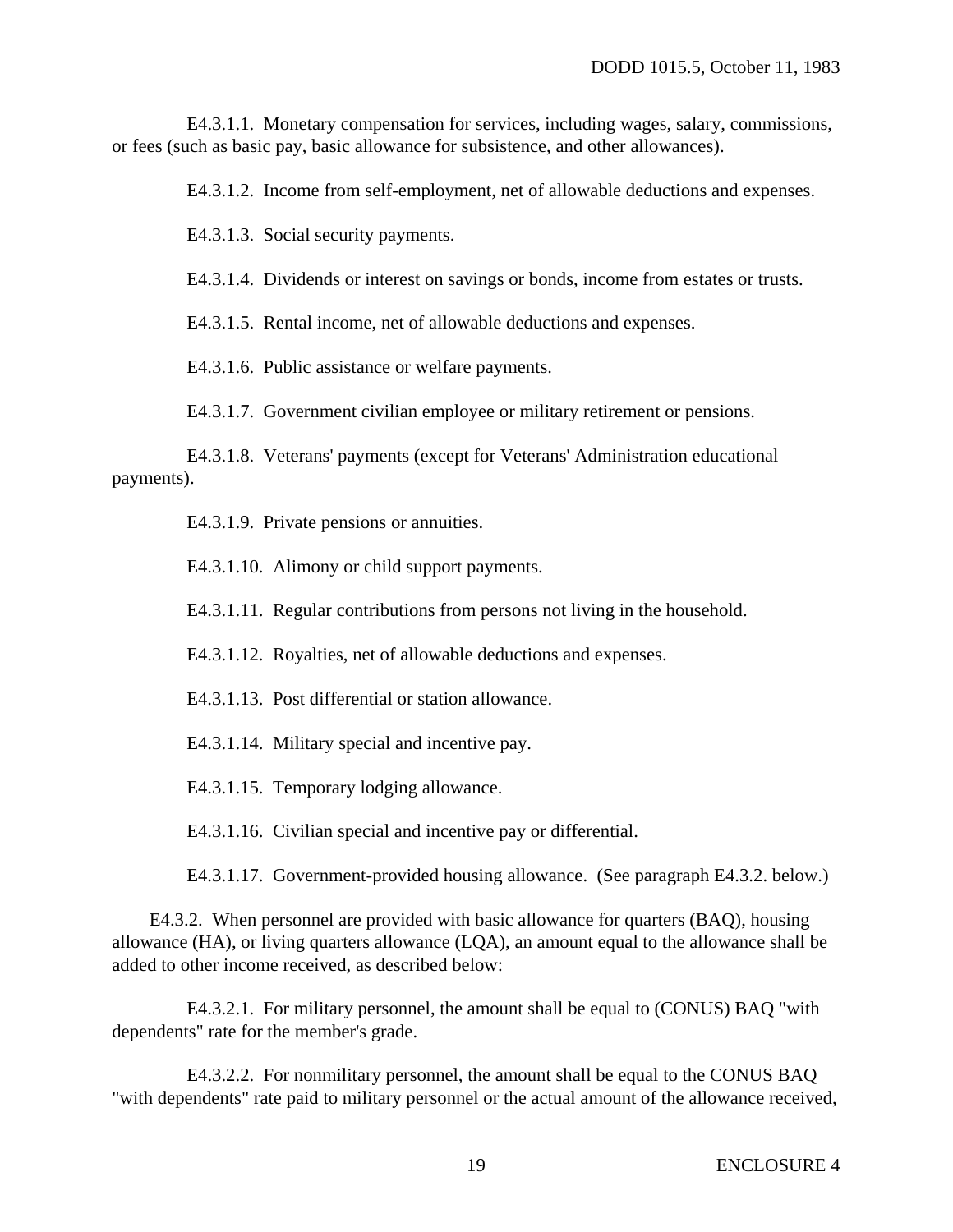whichever is less. The grade, rank, or class of nonmilitary personnel shall be equated to the grade or rank of military personnel, in accordance with the table at attachment 1 to this enclosure.

E4.3.3. Income does not include the following allowances authorized by the Joint Travel Regulations and DoD 1400.25-M (references (m) and (n)):

E4.3.3.1. Cost of living allowance.

E4.3.3.2. Post allowance.

E4.3.3.3. Foreign transfer allowance.

E4.3.3.4. Supplementary post allowance.

E4.3.3.5. Education allowance.

E4.3.3.6. Educational travel allowance.

E4.3.3.7. Representation allowance.

E4.3.3.8. Home service transfer allowance.

E4.3.3.9. Official residence expense allowance.

E4.3.3.10. Travel allowance.

#### E4.4. VERIFICATION REQUIREMENTS

Local installation or community commanders shall verify a minimum of 3 percent or 3,000 (whichever is less) of the approved free and reduced-price applications on file as of October 31 and shall complete such verification by December 15 of each school year. The foregoing verification requirements are minimum requirements and additional verification activity may be conducted up to and including 100 percent of all approved applications as deemed appropriate by the installation or community commander. Verification activity may begin at the start of the school year but the final required sample shall be based on the number of approved applications on file as of October 31. Households selected to provide verification shall be provided written notice that they have been selected for verification and that they are required, by a date determined by the installation or community commander, to submit the requested verification information to confirm eligibility for free or reduced-price benefits. The verification process focuses on household income. Therefore, if one household submits a separate application for each child, or for each installation or community, every effort shall be made to ensure that the household undergoes verification only once. Further, installation or community commanders should not verify the same applicant household in consecutive years if that household has been the subject of a previous verification which confirmed eligibility.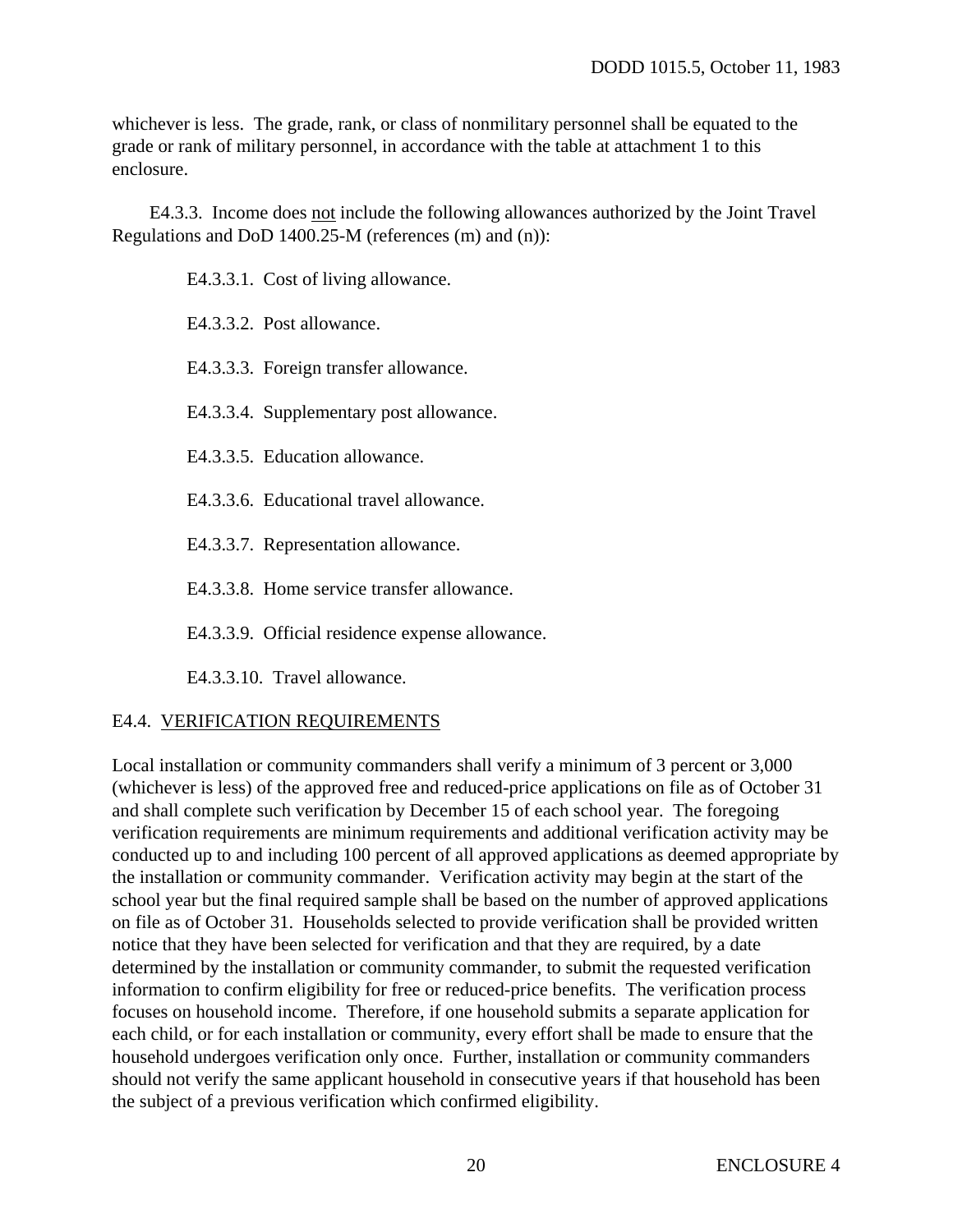#### E4.5. HEARING PROCEDURES

E4.5.1. Procedures. Each installation or community commander shall use hearing procedures under which a household can appeal a decision made with respect to an application the household has made for free or reduced-price meals. Furthermore, the installation or community commander may challenge the continued eligibility of any child for a free or reduced-price meal. The hearing procedure may be conducted in accordance with informal procedures established by the Military Departments for similar purposes. However, the hearing procedures used shall conform to the following requirements:

E4.5.1.1. A simple, publicly announced method to make an oral or written request for a hearing.

E4.5.1.2. An opportunity to be assisted or represented by an attorney or other person, provided that such assistance or representation for a household will not be at Government expense.

E4.5.1.3. An opportunity to examine, before and during the hearing, any documents and records presented to support the decision under appeal.

E4.5.1.4. That the hearing shall be held with reasonable promptness and convenience and that adequate notice shall be given as to the time and place of the hearing.

E4.5.1.5. An opportunity to present oral or documentary evidence and arguments supporting a position.

E4.5.1.6. An opportunity to question or refute any testimony or other evidence and to cross-examine any adverse witnesses.

E4.5.1.7. That the hearing shall be conducted and the decision made by a hearing official who did not participate in making the decision under appeal or in any previously held conference.

E4.5.1.8. That the decision of the hearing official shall be based on the oral and documentary evidence presented at the hearing and made a part of the hearing record.

E4.5.1.9. That the parties concerned and any designated representative shall be notified in writing of the decision of the hearing official.

E4.5.1.10. That a written record shall be prepared with respect to each hearing, which shall include the challenge or the decision under appeal, any documentary evidence and a summary of any oral testimony presented at the hearing, the decision of the hearing official, including the reason therefore, and a copy of the notification of the parties concerned of the decision of the hearing official.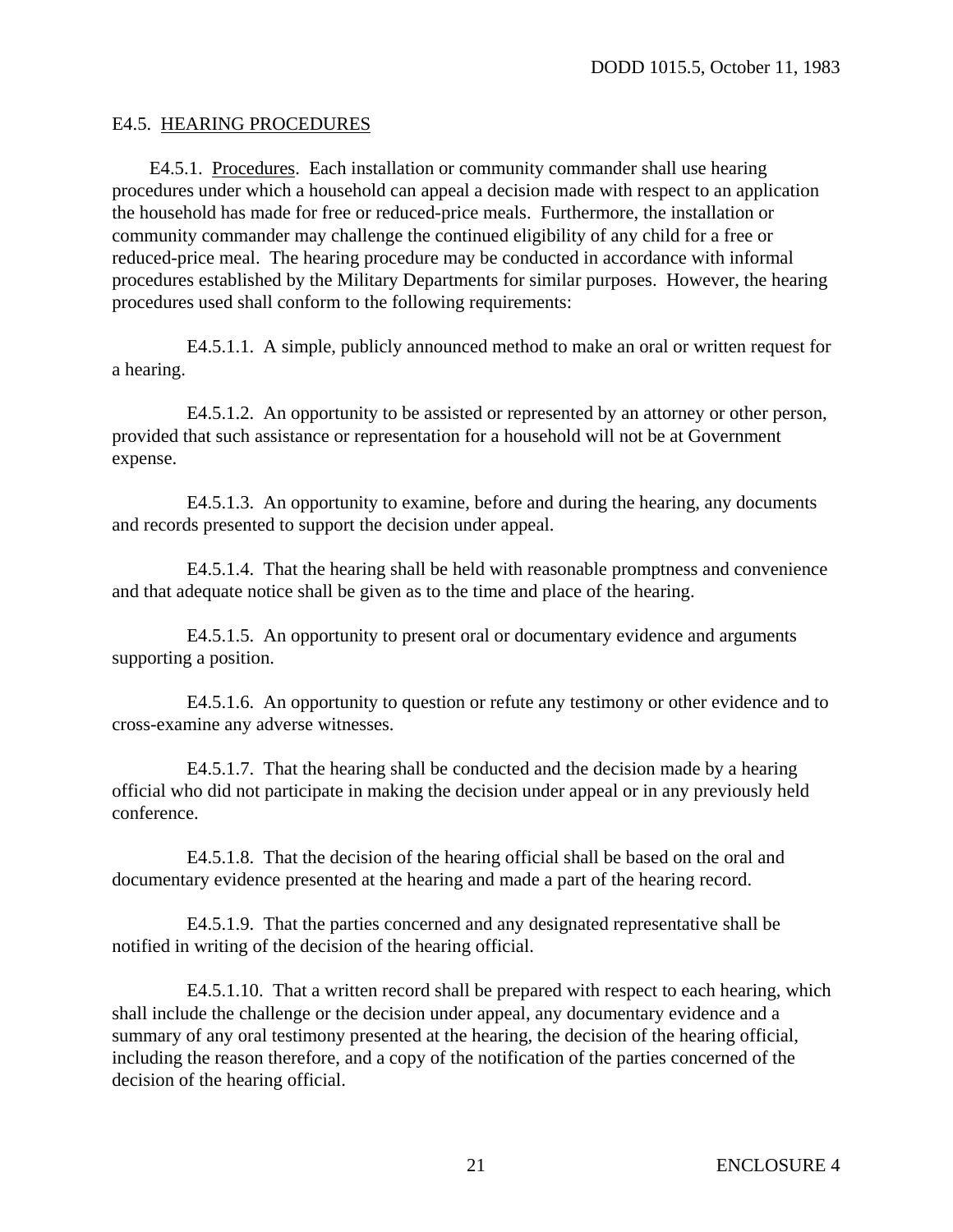E4.5.1.11. That the written record of each hearing shall be preserved for a period of 3 years and shall be available for examination by the parties concerned or their representatives at any reasonable time and place during the period.

E4.5.2. Continuation of Benefits. When a household disagrees with an action that adversely affects its benefits and requests a hearing, benefits shall be as follows while the household awaits the hearing and decision:

E4.5.2.1. Households that have been approved for benefits and that are subject to a reduction or termination of benefits later in the same school year shall receive continued benefits if they appeal the adverse action within a 10-day period.

E4.5.2.2. Households that are denied benefits upon application will not receive benefits.

Attachments - 1

E4.A1. Military and Civilian Schedule of Equivalent Grades For Computation of Basic Allowance for Quarters (BAQ) Equivalent